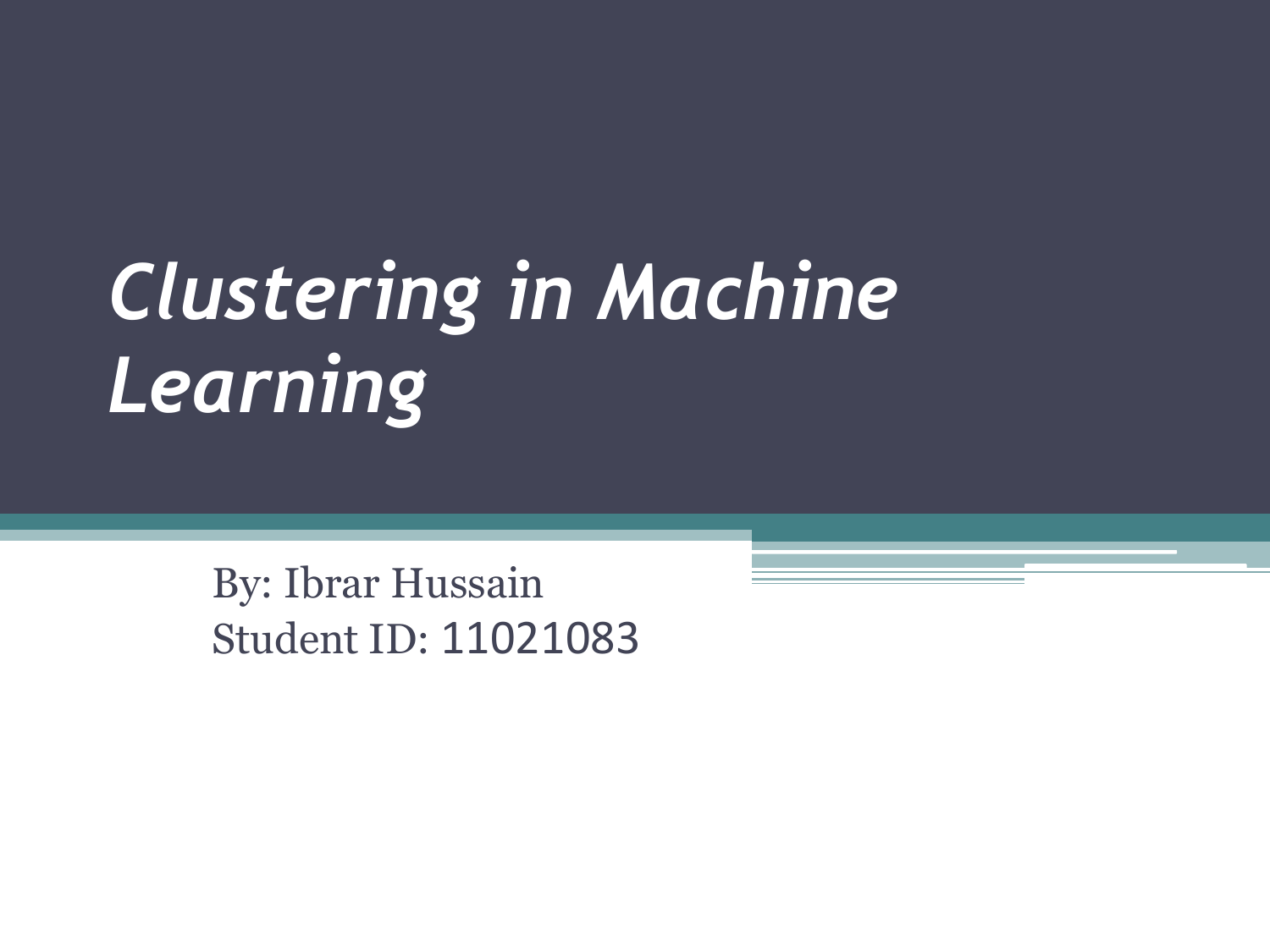#### Presentation – An Overview

- Introduction
- Definition
- Types of Learning
- Clustering in Machine Learning
- K-means Clustering
- Example of k-means Clustering
- References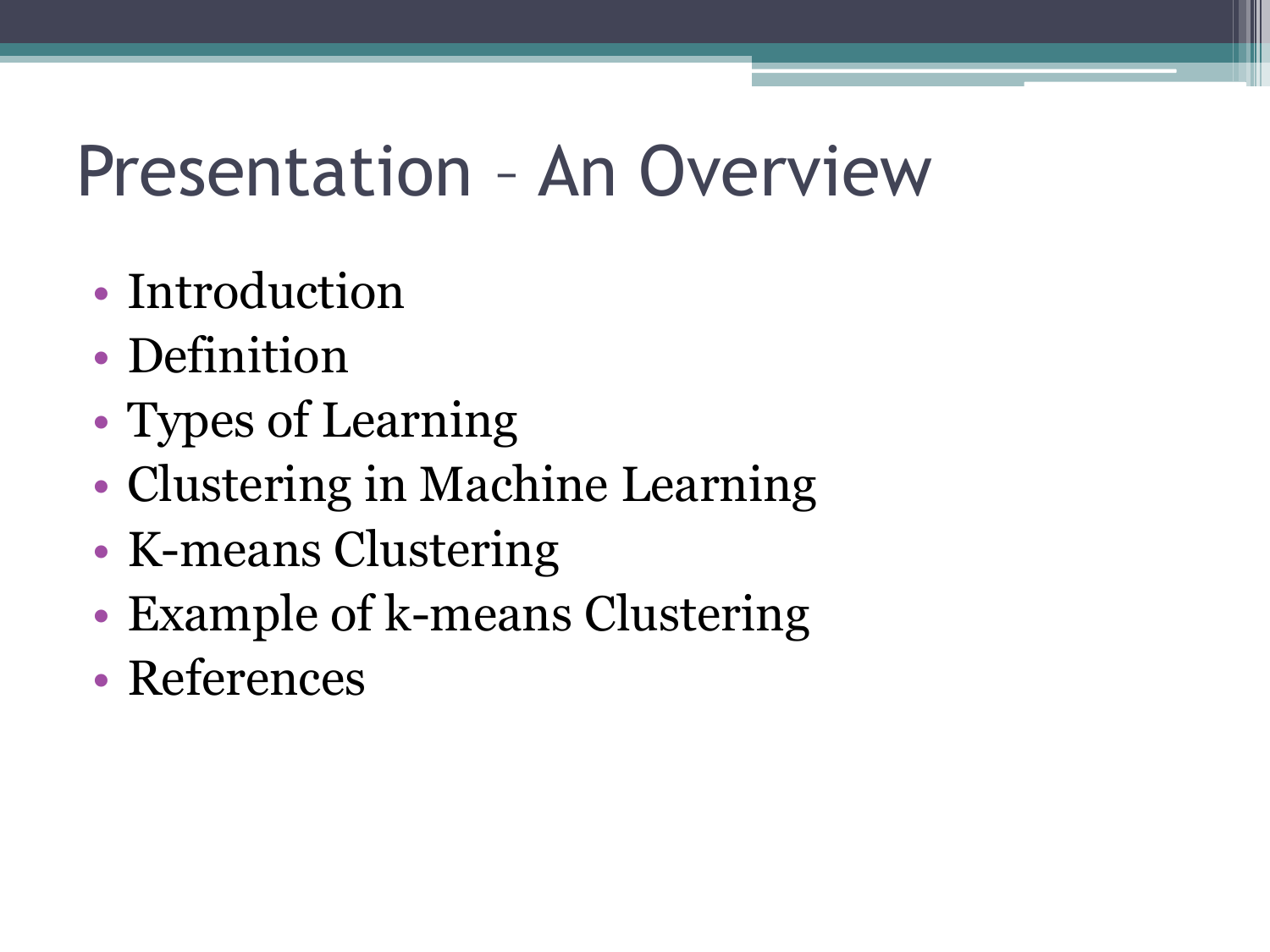### Machine Learning - Introduction

• It is a scientific discipline concerned with the design and development of Algorithms that allow computers to evolve behaviors based on empirical data, such as from sensor data or databases.

• A learner can take advantage of examples (data) to capture characteristics of interest of their unknown underlying probability distribution. Data can be seen as examples that illustrate relations between observed variables.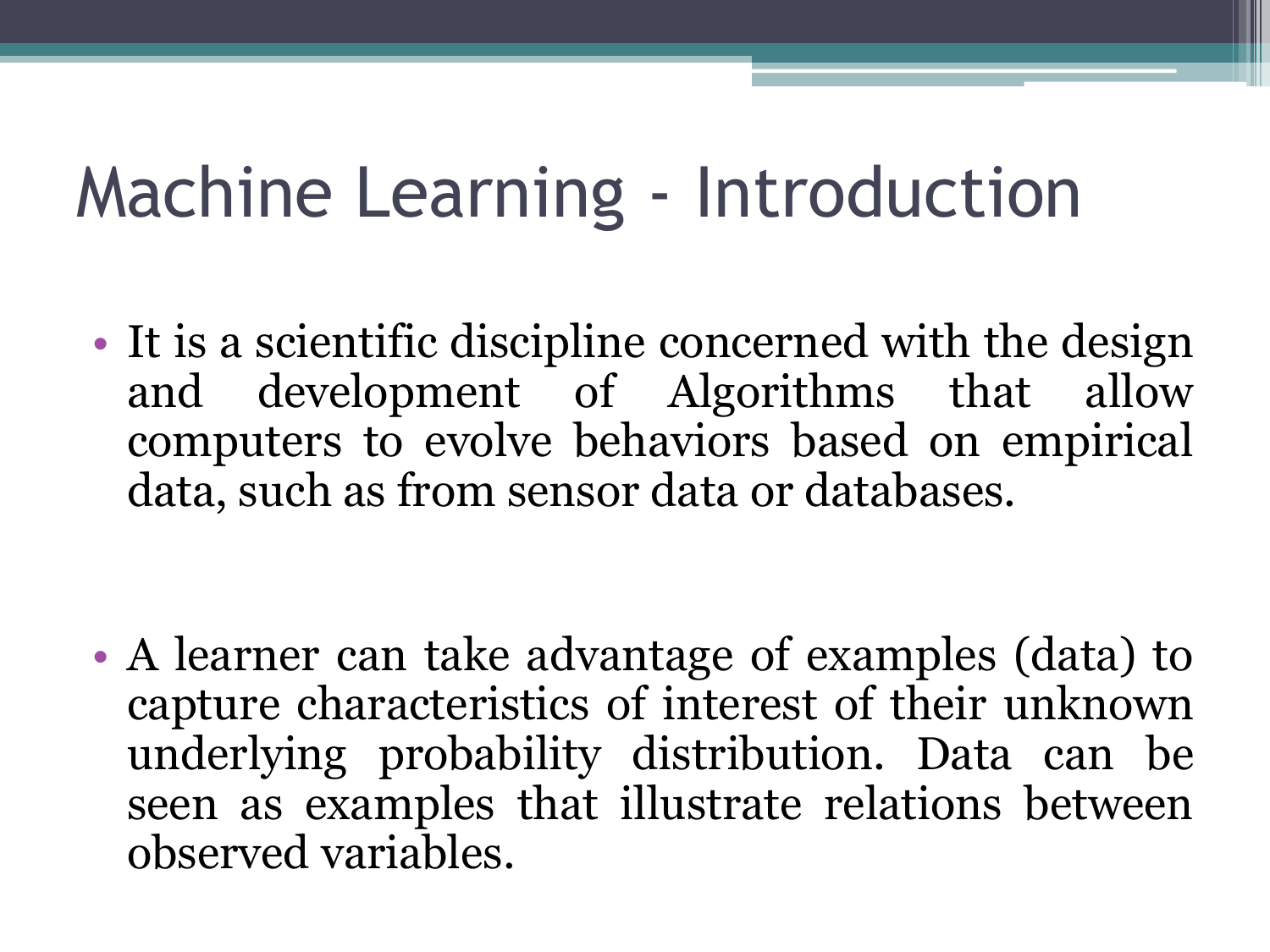### Machine Learning - Definition

- A major focus of machine learning research is to automatically learn to recognize complex patterns and make intelligent decisions based on data.
- *"The ability of a program to learn from experience — that is, to modify its execution on the basis of newly acquired information."*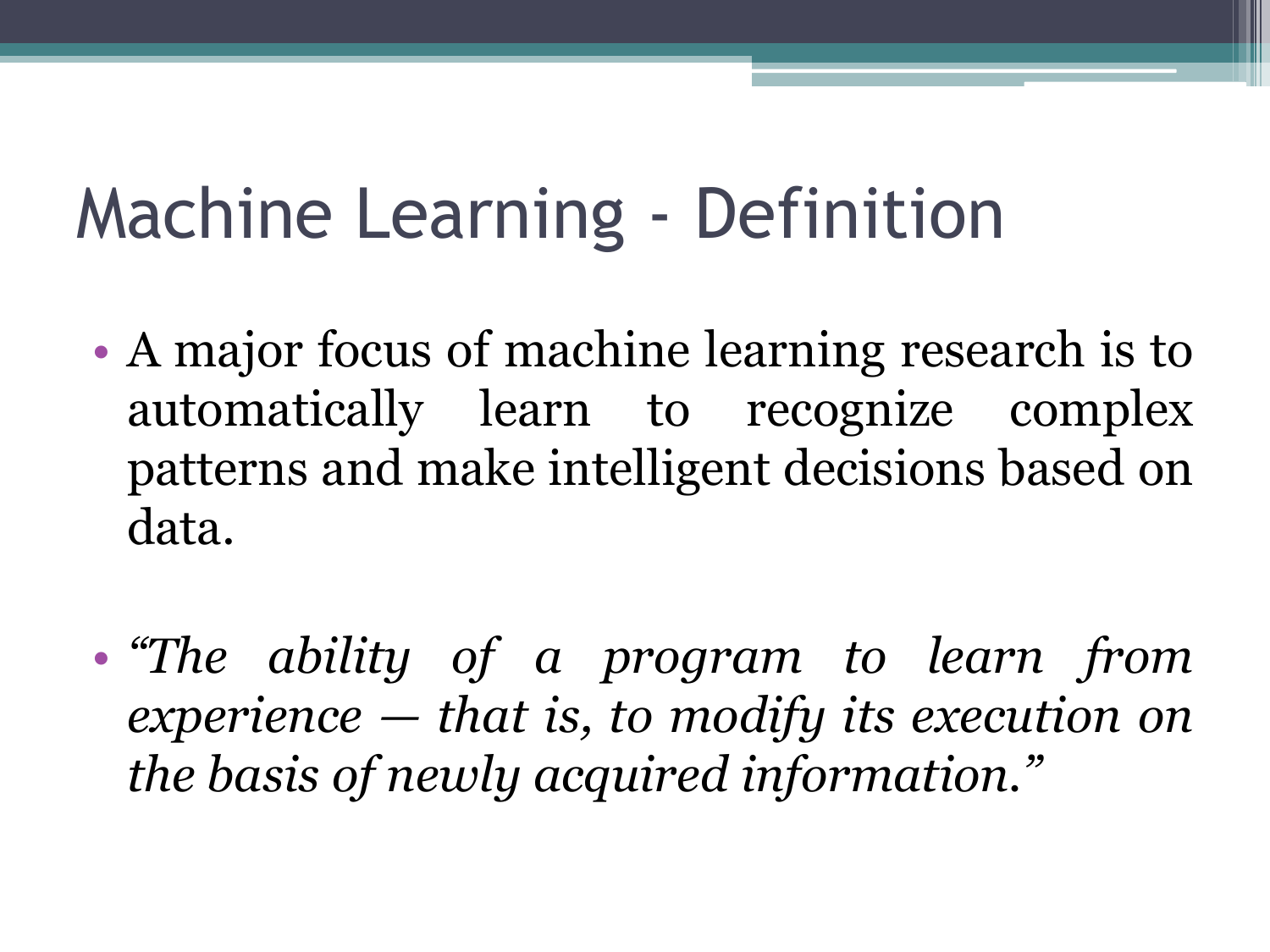## Major Types of Learning

#### • *Unsupervised Learning:*

In machine learning, unsupervised learning is a class of problems in which one seeks to determine how the data are organized. It is distinguished from supervised learning (and reinforcement learning) in that the learner is given only unlabeled examples.

#### • *Supervised Learning:*

A machine learning technique whereby a system uses a set of training examples to learn how to correctly perform a task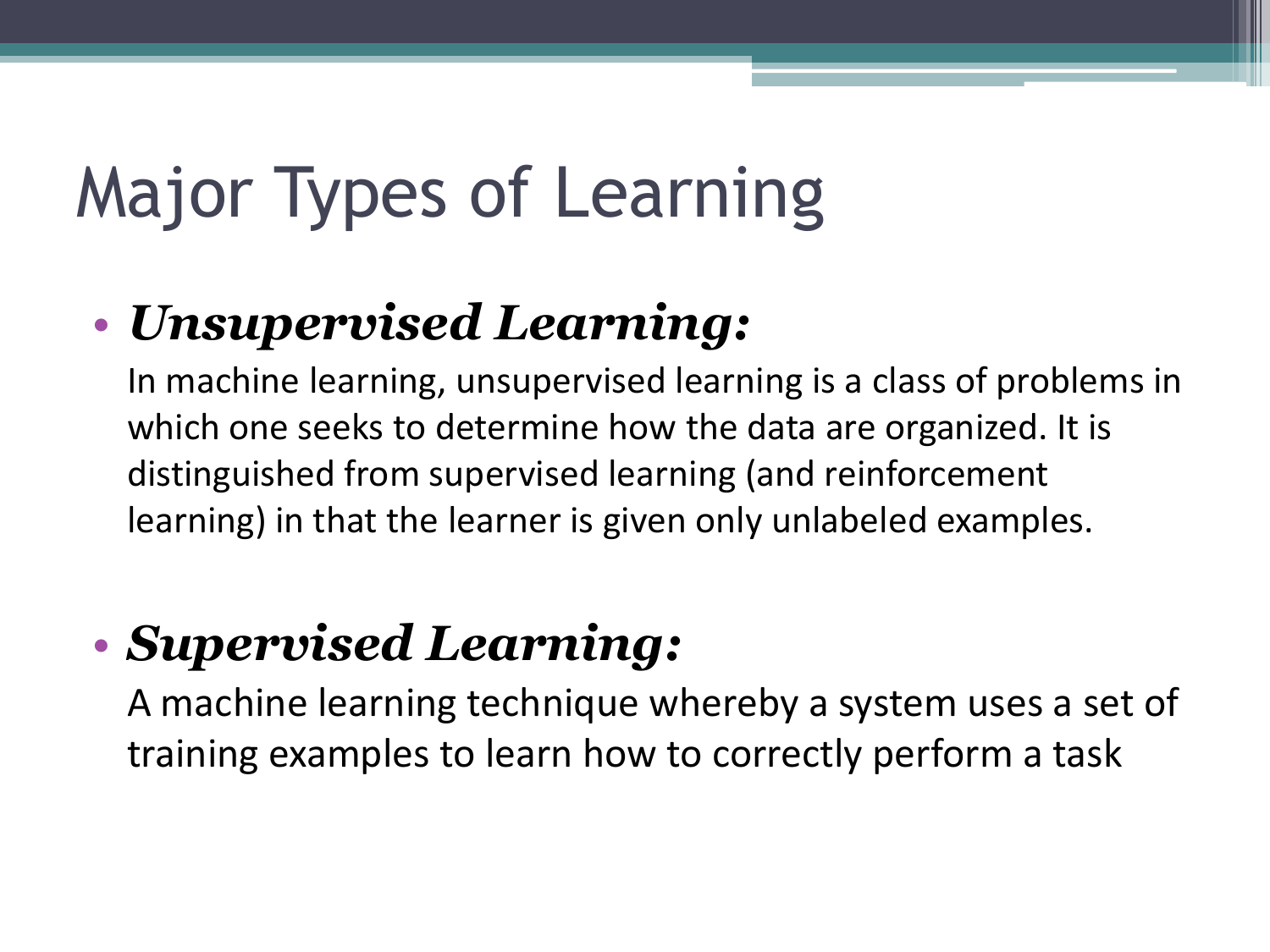#### Clustering in Machine Learning



• **Clustering:** is the assignment of a set of observations into subsets (called *clusters*) so that observations in the same cluster are similar in some sense. Clustering is a method of unsupervised learning, and a common technique for statistical data analysis used in many fields.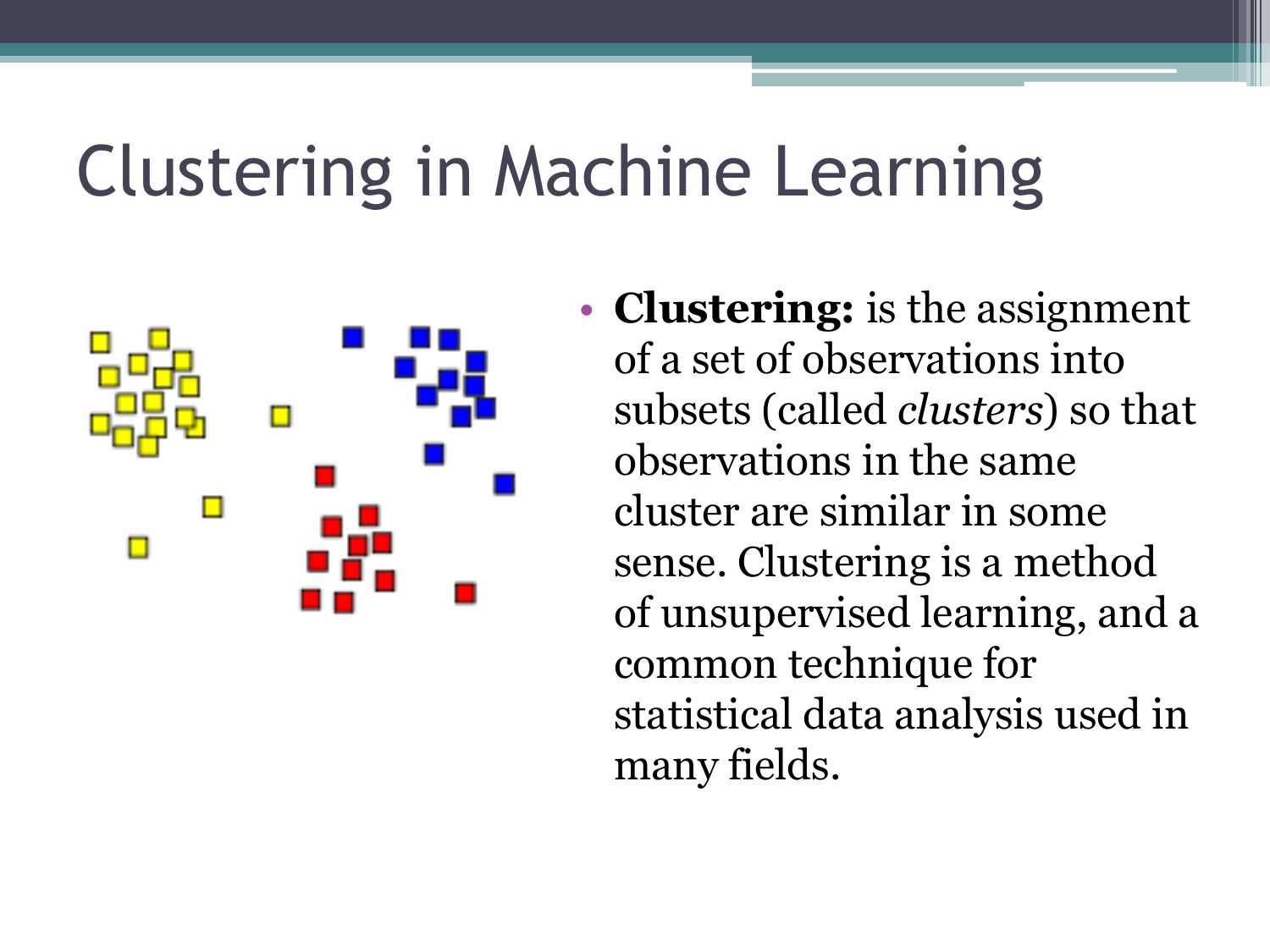### K-means Clustering

- K-means clustering is an algorithm to classify or to group your objects based on attributes/features into K number of group. K is positive integer number.
- The grouping is done by minimizing the sum of squares of distances between data and the corresponding cluster centroid. Thus the purpose of K-mean clustering is to classify the data.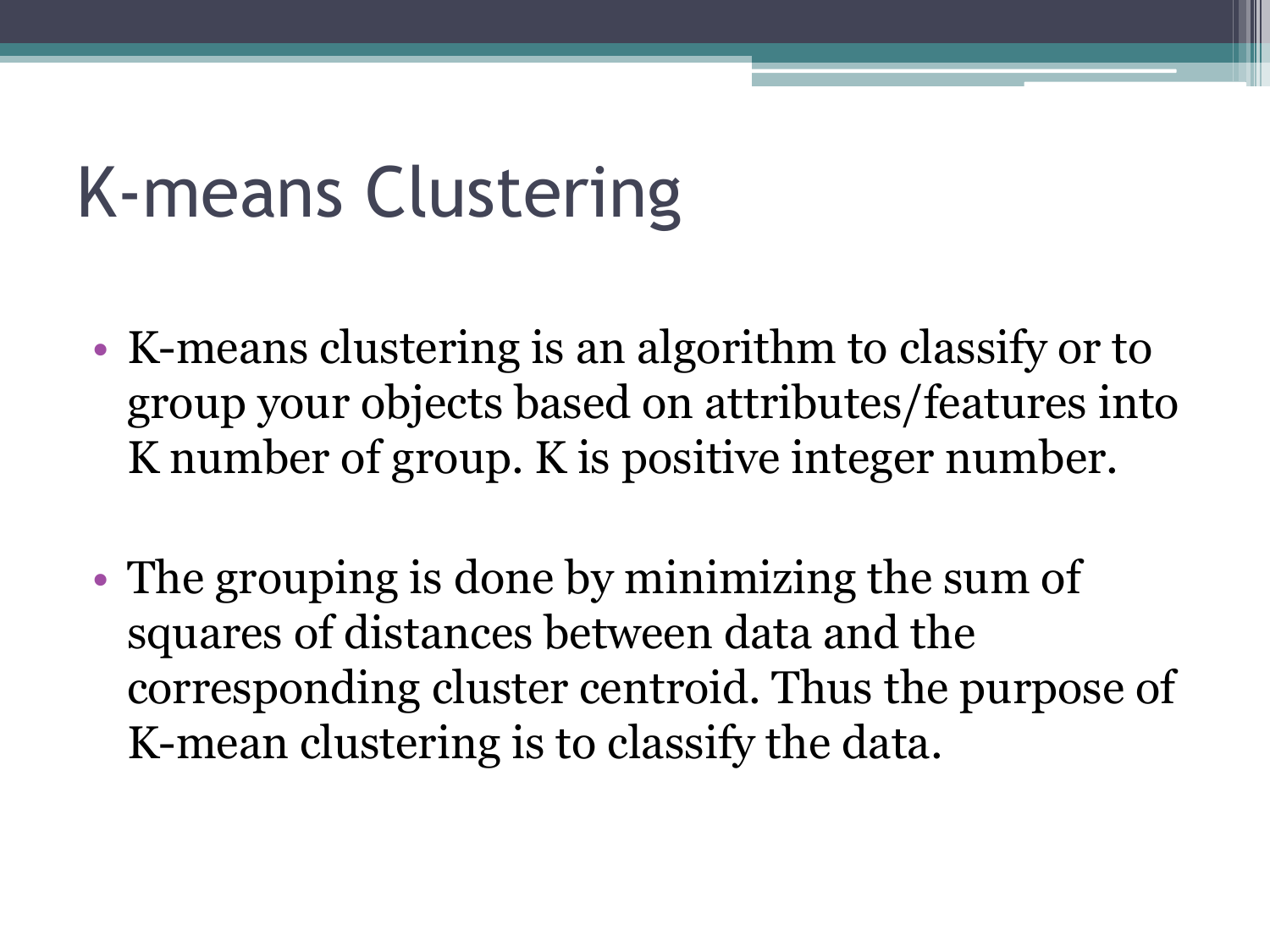## K-means Clustering - Example

| <b>Objects</b>    | <b>Attribute 1</b><br>$\boxed{\textbf{(X)}}$ :weight index | Attribute $2(Y)$ : pH |  |
|-------------------|------------------------------------------------------------|-----------------------|--|
| <b>Medicine A</b> |                                                            |                       |  |
| <b>Medicine B</b> | $\bf{2}$                                                   |                       |  |
| <b>Medicine C</b> |                                                            | 3                     |  |
| <b>Medicine D</b> | 5                                                          |                       |  |

We also know before hand that these objects belong to two groups of medicine (cluster 1 and cluster 2). The problem now is to determine which medicines belong to cluster 1 and which medicines belong to the other cluster.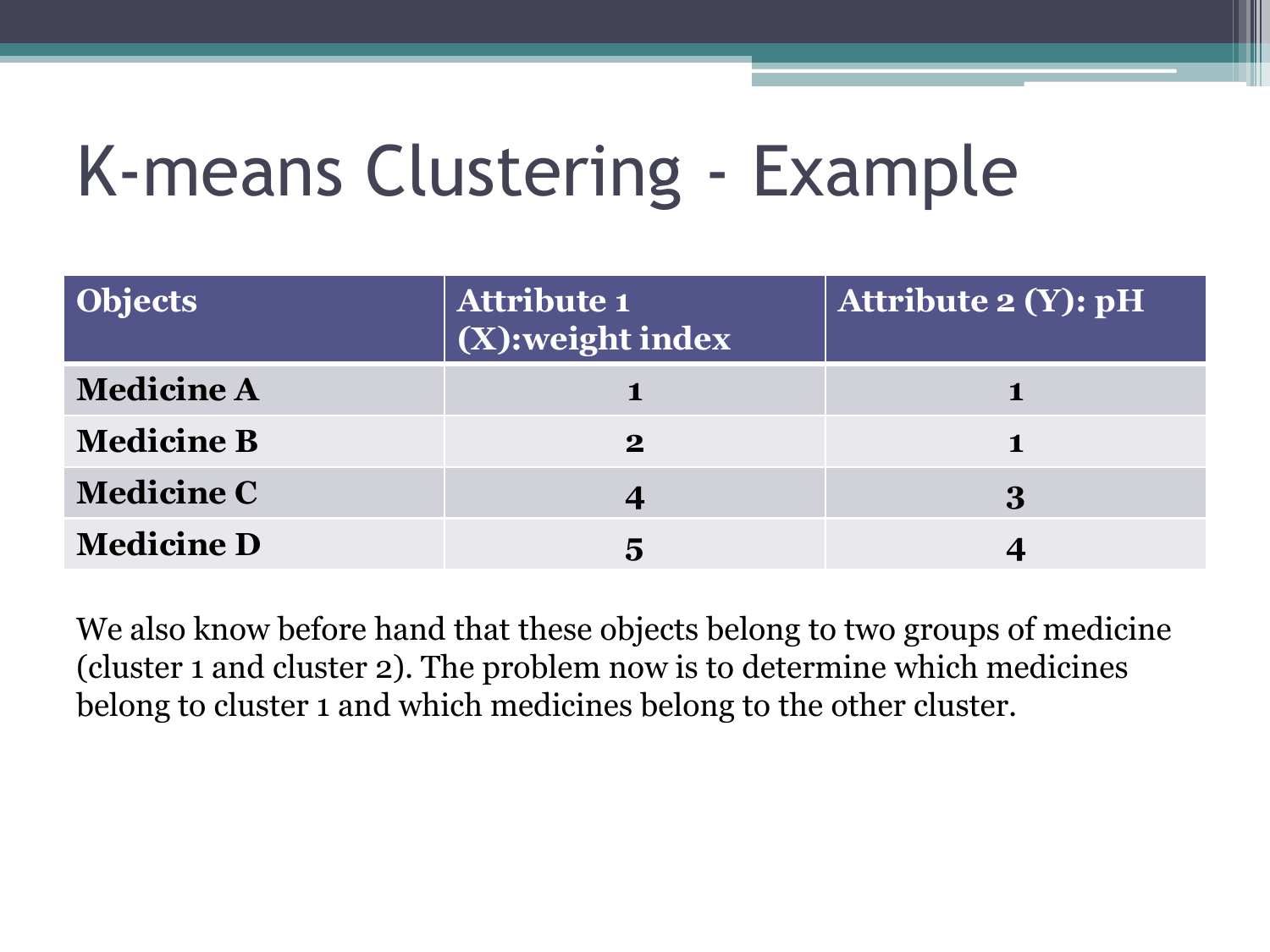### K-means Clustering - Example

• The basic step of k-means clustering is simple. In the beginning we determine number of cluster K and we assume the centroid or center of these clusters. We can take any random objects as the initial centroids or the first K objects in sequence can also serve as the initial centroids.

• Then the K means algorithm will do the three steps below until convergence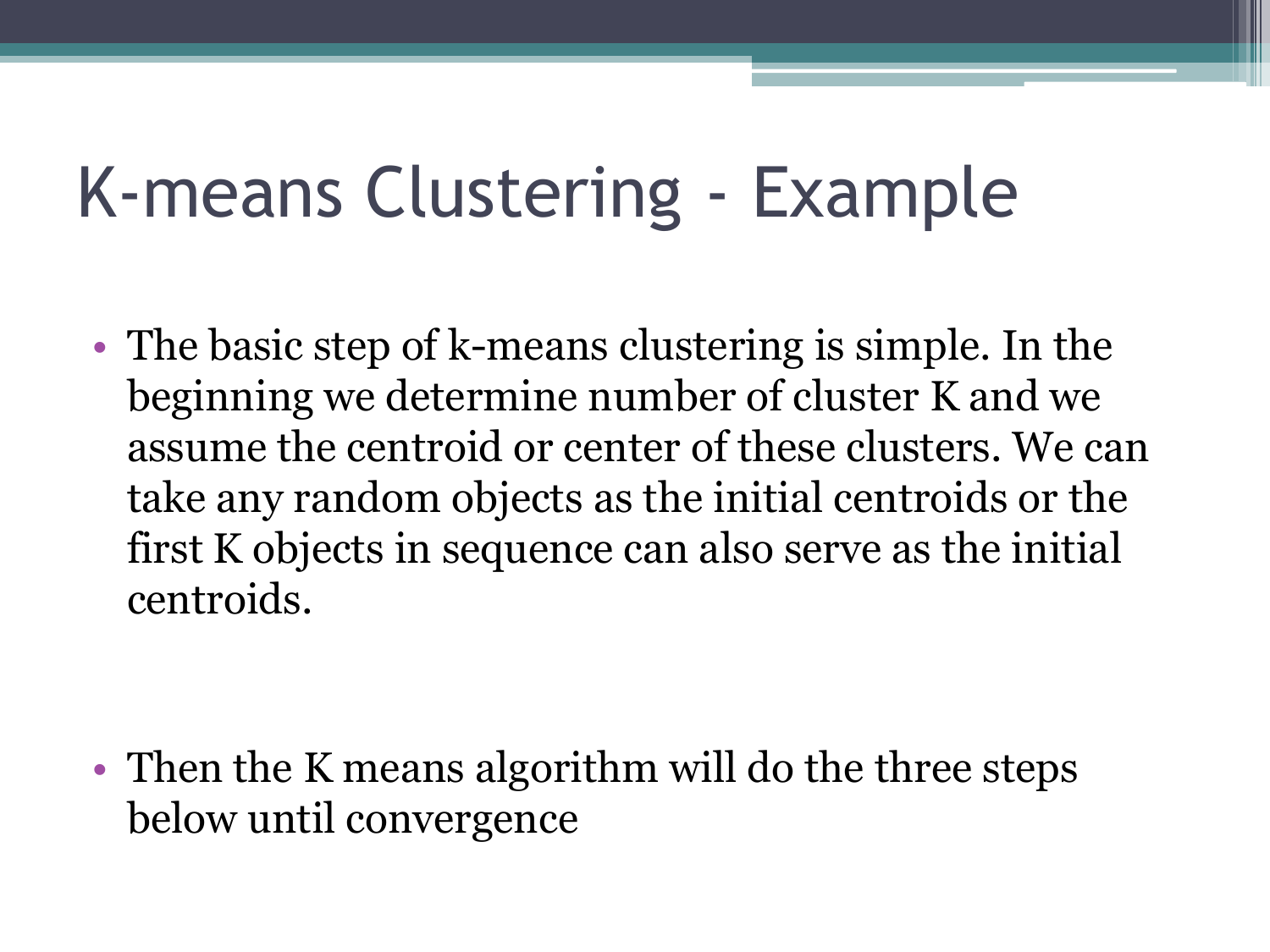#### Example - Continued



**Step 1**. Begin with a decision on the value of  $k =$  number of clusters.

**Step 2**. Put any initial partition that classifies the data into k clusters. You may assign the training samples randomly, or systematically as the following:

- 1) Take the first k training sample as single-element clusters.
- 2) Assign each of the remaining (N-k) training sample to the cluster with the nearest centroid. After each assignment, recomputed the centroid of the gaining cluster.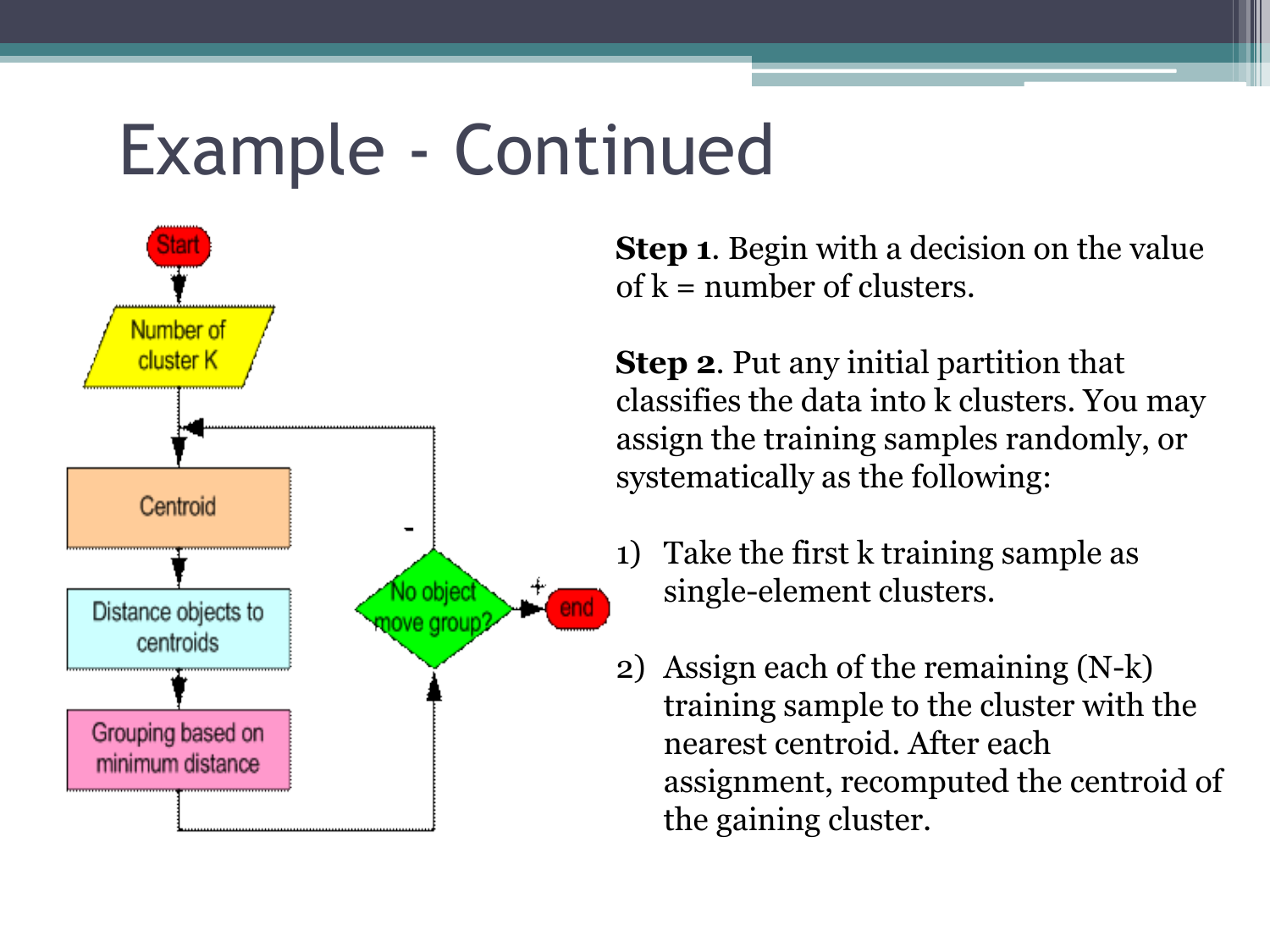#### Example - Continued



**Step 3** . Take each sample in sequence and compute its distance from the centroid of each of the clusters. If a sample is not currently in the cluster with the closest centroid, switch this sample to that cluster and update the centroid of the cluster gaining the new sample and the cluster losing the sample.

**Step 4** . Repeat step 3 until convergence is achieved, that is until a pass through the training sample causes no new assignments.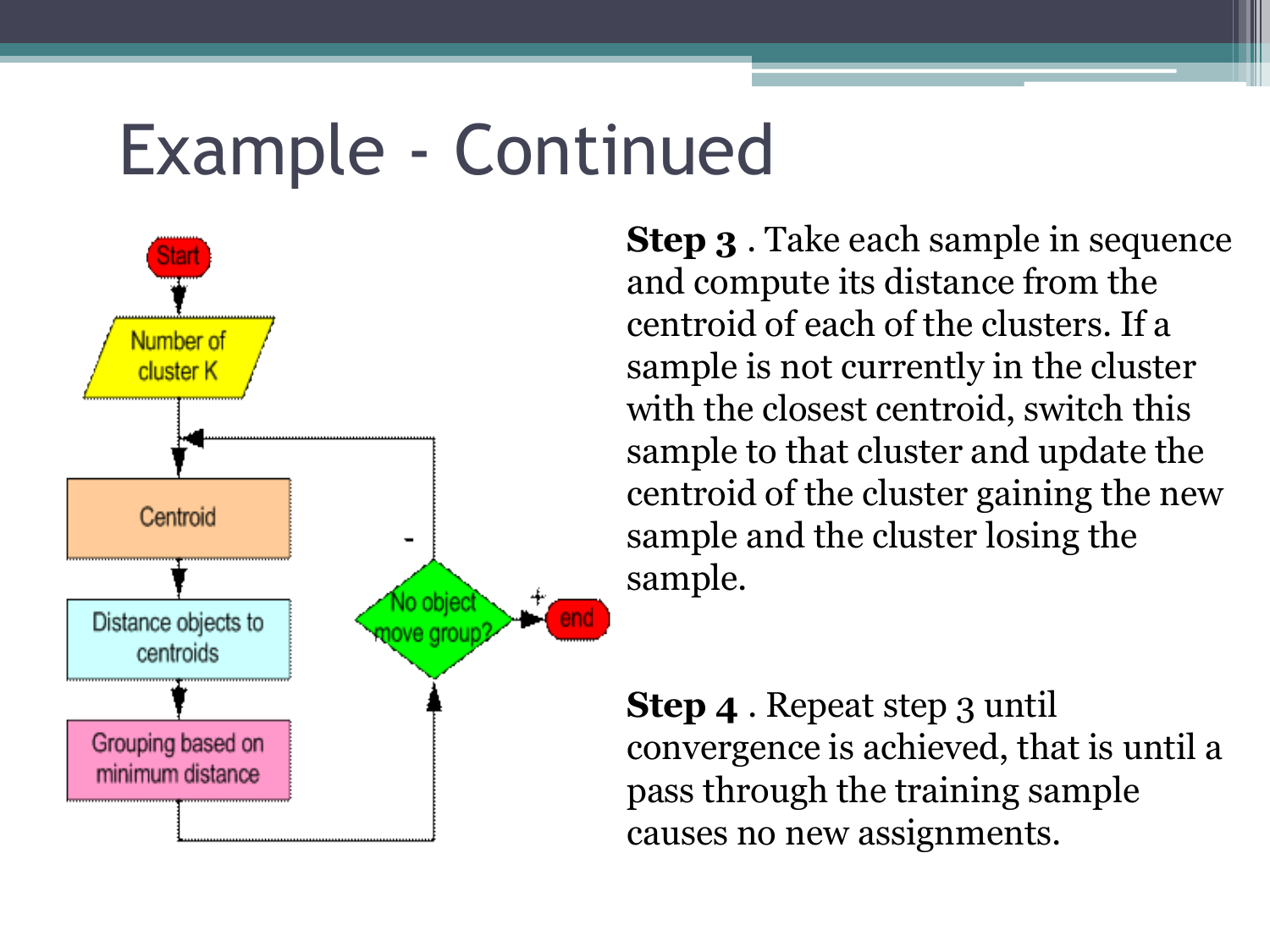#### Example - Continued

• If the number of data is less than the number of cluster then we assign each data as the centroid of the cluster. Each centroid will have a cluster number.

• If the number of data is bigger than the number of cluster, for each data, we calculate the distance to all centroid and get the minimum distance. This data is said belong to the cluster that has minimum distance from this data.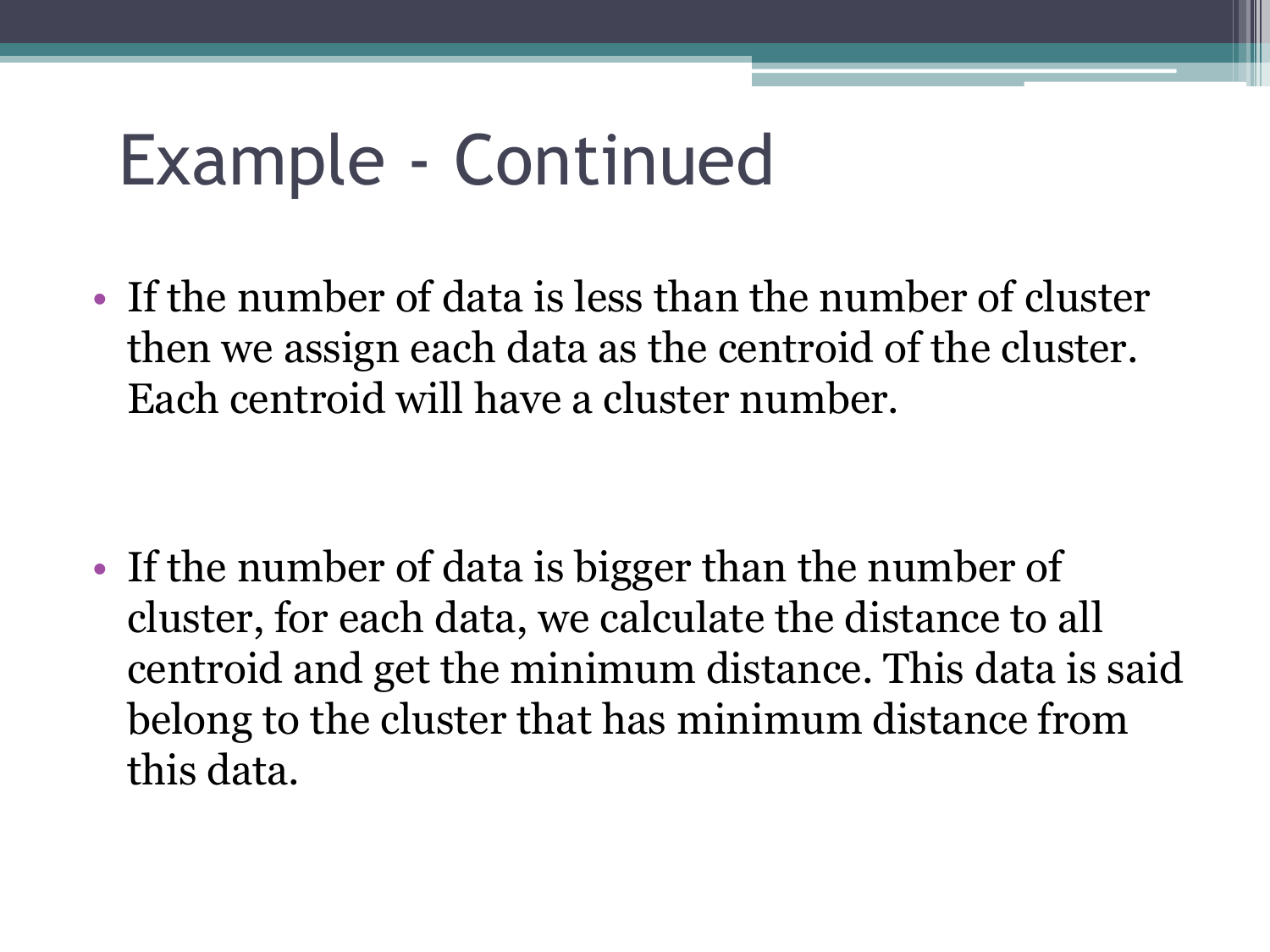

#### *Iterate until stable (= no object move group):*

- *1) Determine the centroid coordinate.*
- *2) Determine the distance of each object to the centroids.*
- *3) Group the object based on minimum distance.*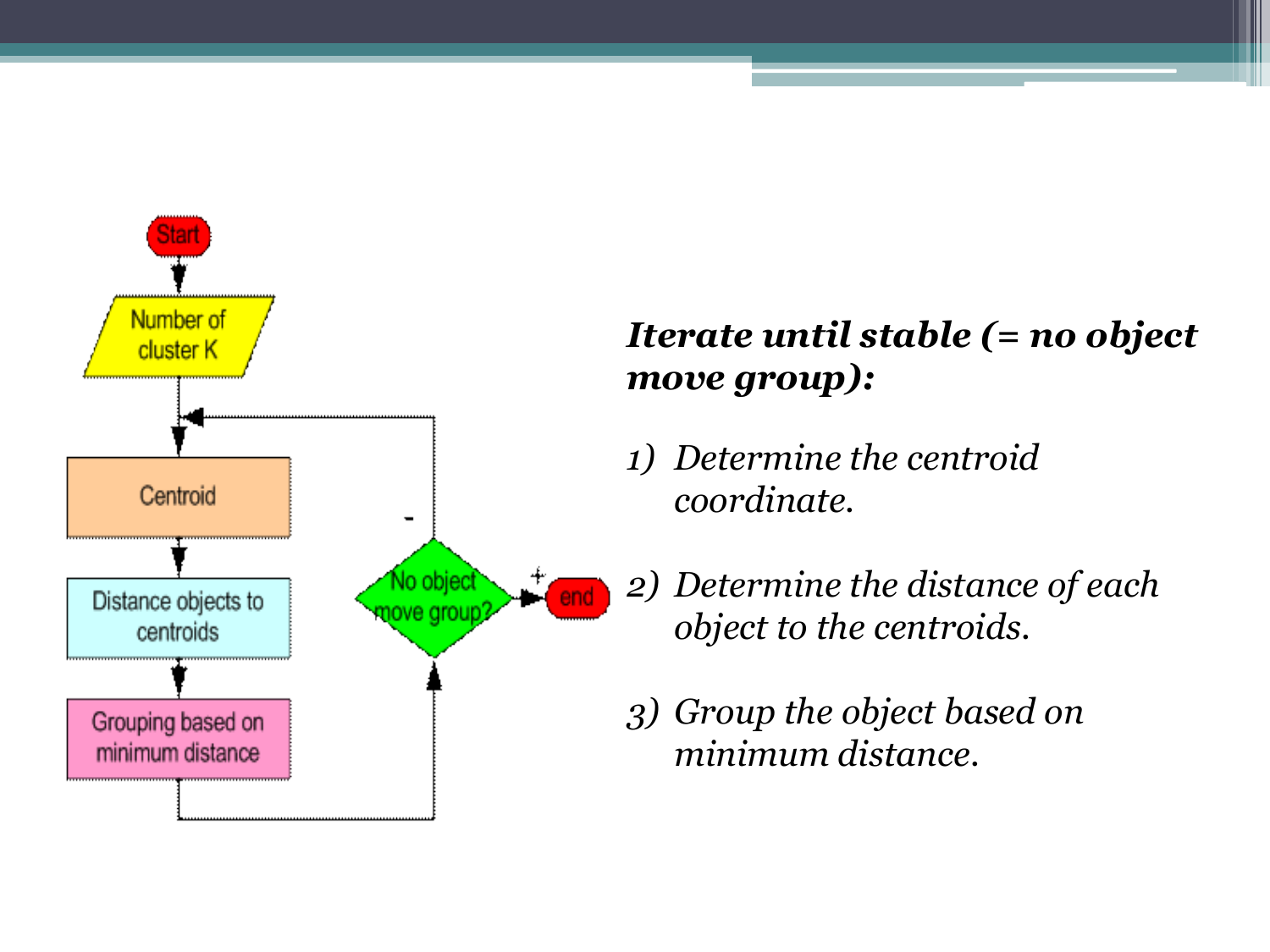Suppose we have several objects (4 types of medicines) and each object have two attributes or features as shown in table below. Our goal is to group these objects into K=2 group of medicine based on the two features (pH and weight index).

| <b>Objects</b> | <b>Attribute 1</b><br>(X):weight index | <b>Attribute 2 (Y): pH</b> |  |
|----------------|----------------------------------------|----------------------------|--|
| Medicine A     |                                        |                            |  |
| Medicine B     | $\overline{2}$                         |                            |  |
| Medicine C     |                                        |                            |  |
| Medicine D     |                                        |                            |  |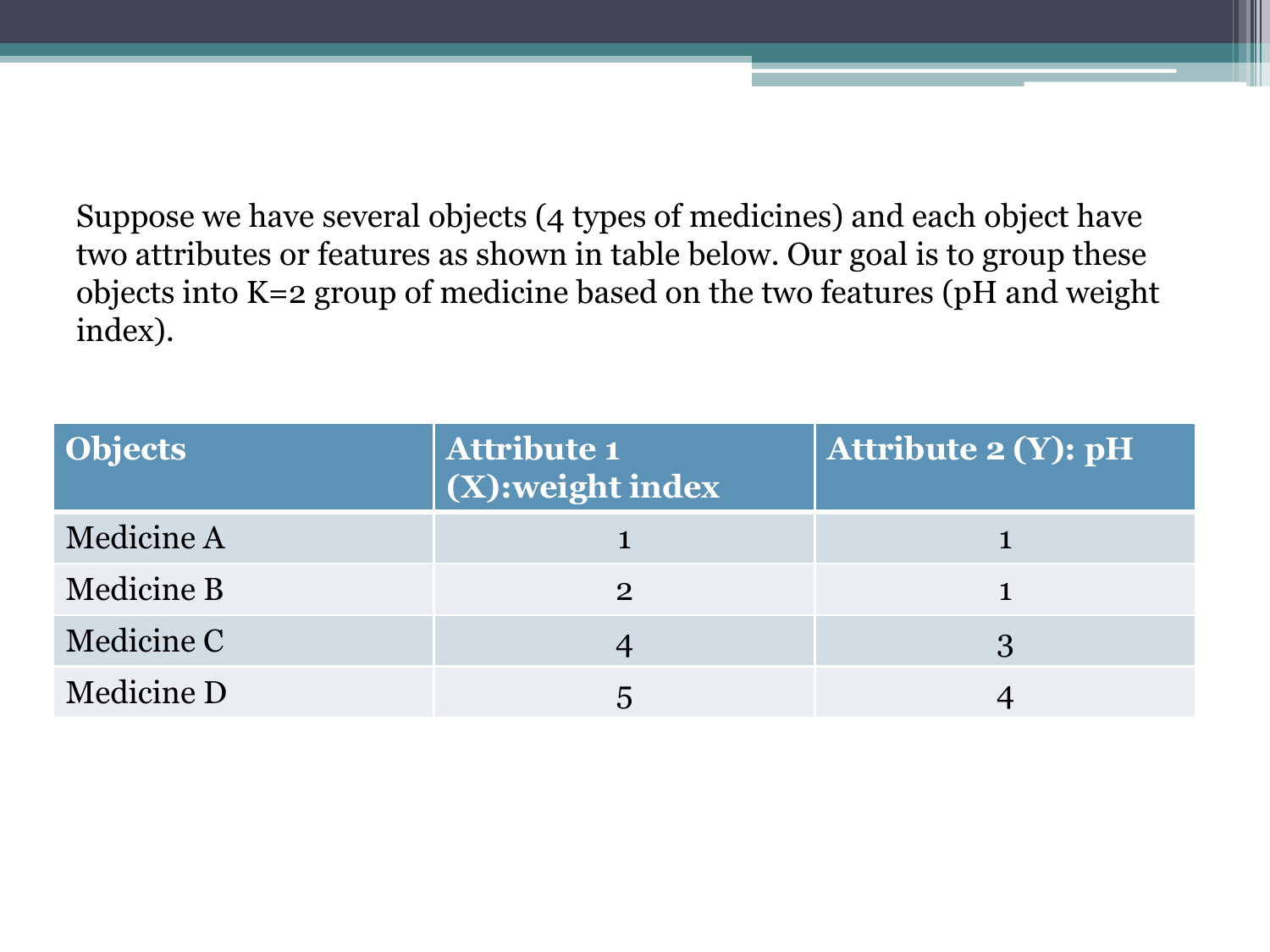

• Each medicine represents one point with two attributes  $(X, Y)$  that we can represent it as coordinate in an attribute space as shown in the figure.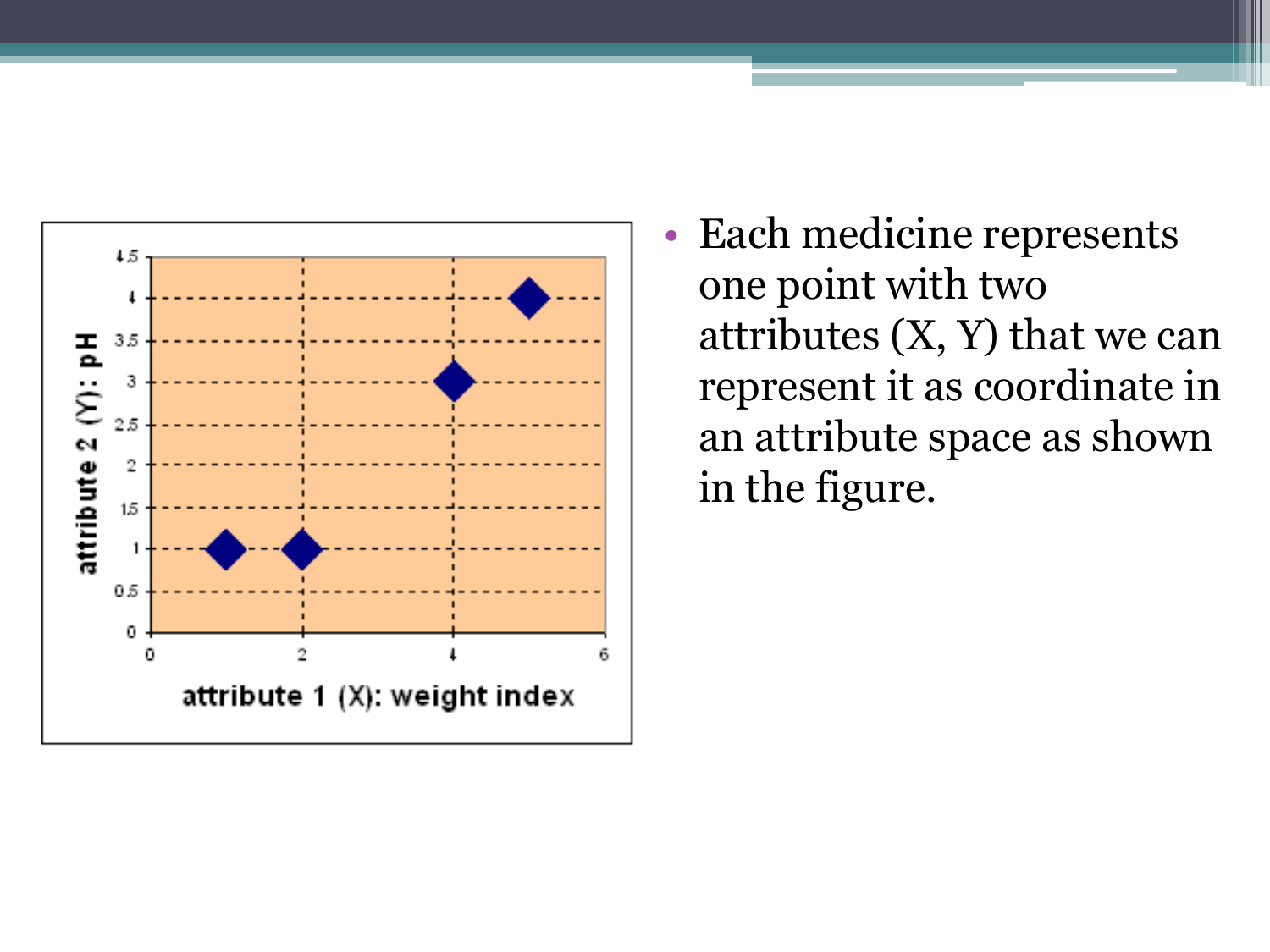

**1. Initial value of centroids** : Suppose we use *medicine A* and *medicine B* as the first centroids. Let and denote the coordinate of the centroids, then  $$ 

and 
$$
\mathbf{c}_2 = (2, 1)
$$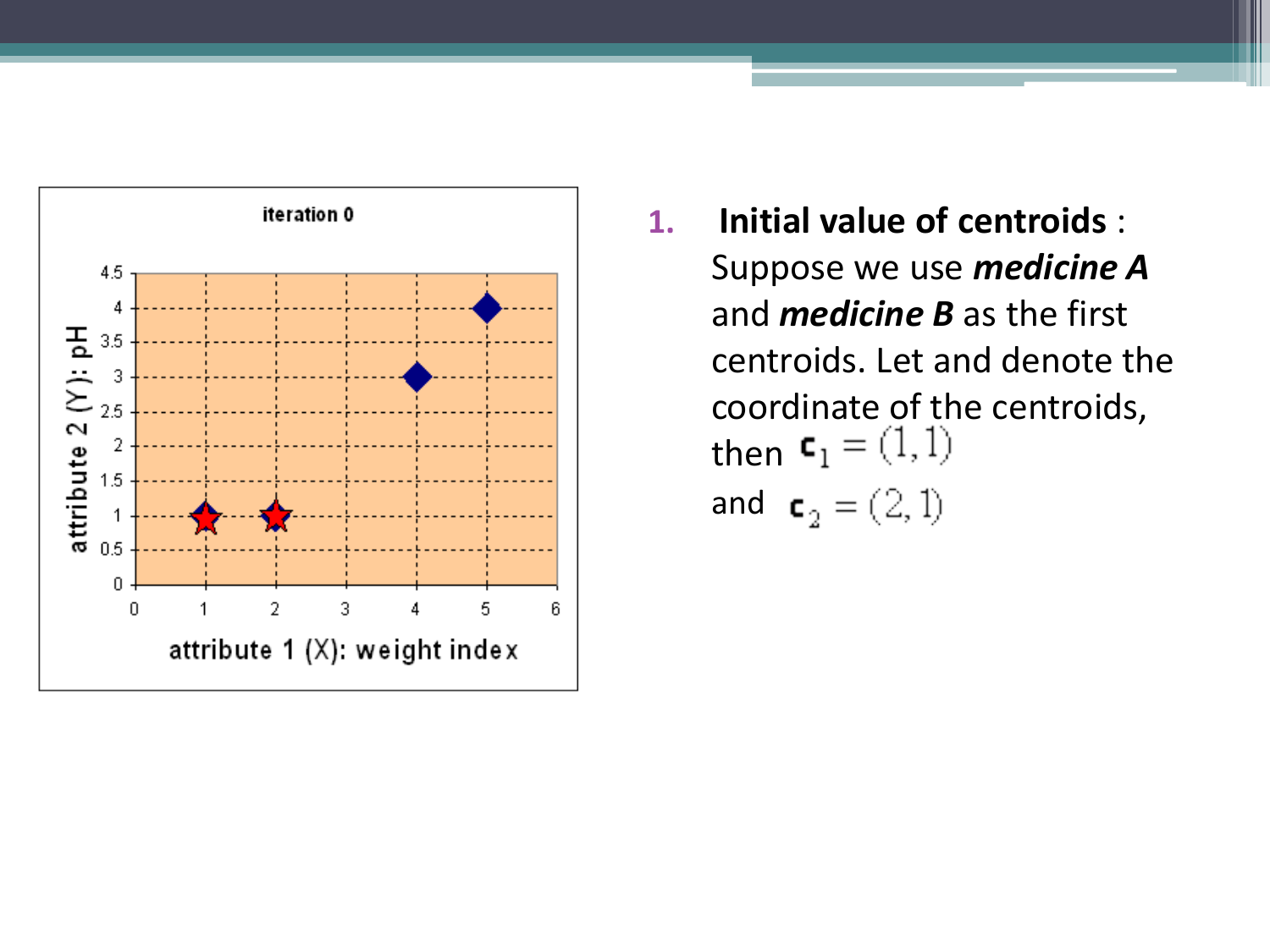*2. Objects-Centroids distance* : Lets calculate the distance between cluster centroid to each object. Let us use Euclidean distance, then we have distance matrix at iteration 0 is

$$
\mathbf{D}^{0} = \begin{bmatrix} 0 & 1 & 3.61 & 5 \\ 1 & 0 & 2.83 & 4.24 \end{bmatrix} \begin{matrix} \mathbf{c}_{1} = (1,1) & \text{group}-1 \\ \mathbf{c}_{2} = (2,1) & \text{group}-2 \\ A & B & C & D \\ 1 & 1 & 3 & 4 \end{matrix}
$$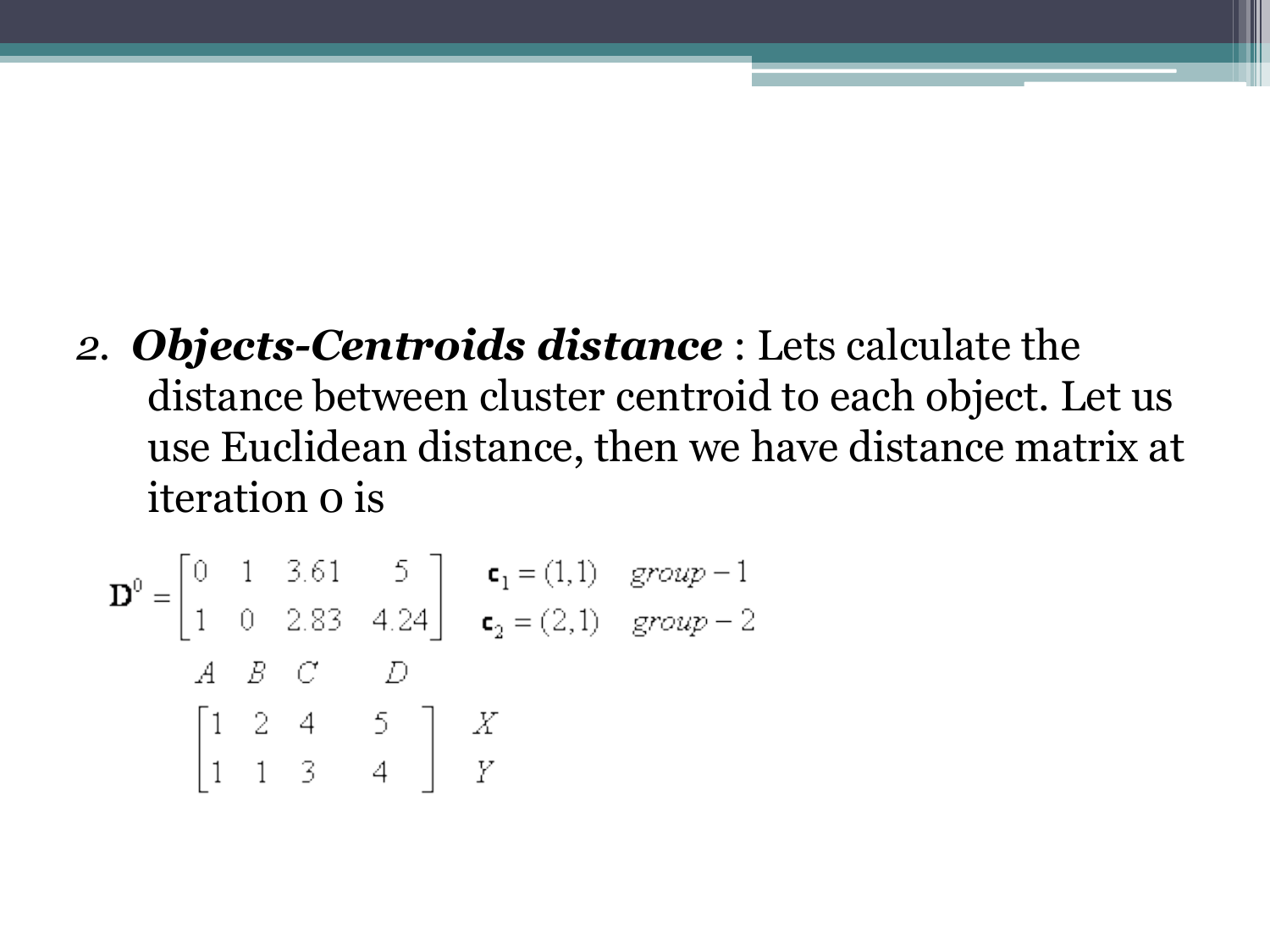- Each column in the distance matrix symbolizes the object. The first row of the distance matrix corresponds to the distance of each object to the first centroid and the second row is the distance of each object to the second centroid.
- For example, distance from medicine  $C = (4, 3)$  to the first centroid  $\mathbf{r}_1 = (1,1)$  is  $\sqrt{(4-1)^2 + (3-1)^2} = 3.61$ , and its distance to the second centroid  $c_2 = (2, 1)$  is  $\sqrt{(4-2)^2 + (3-1)^2} = 2.83$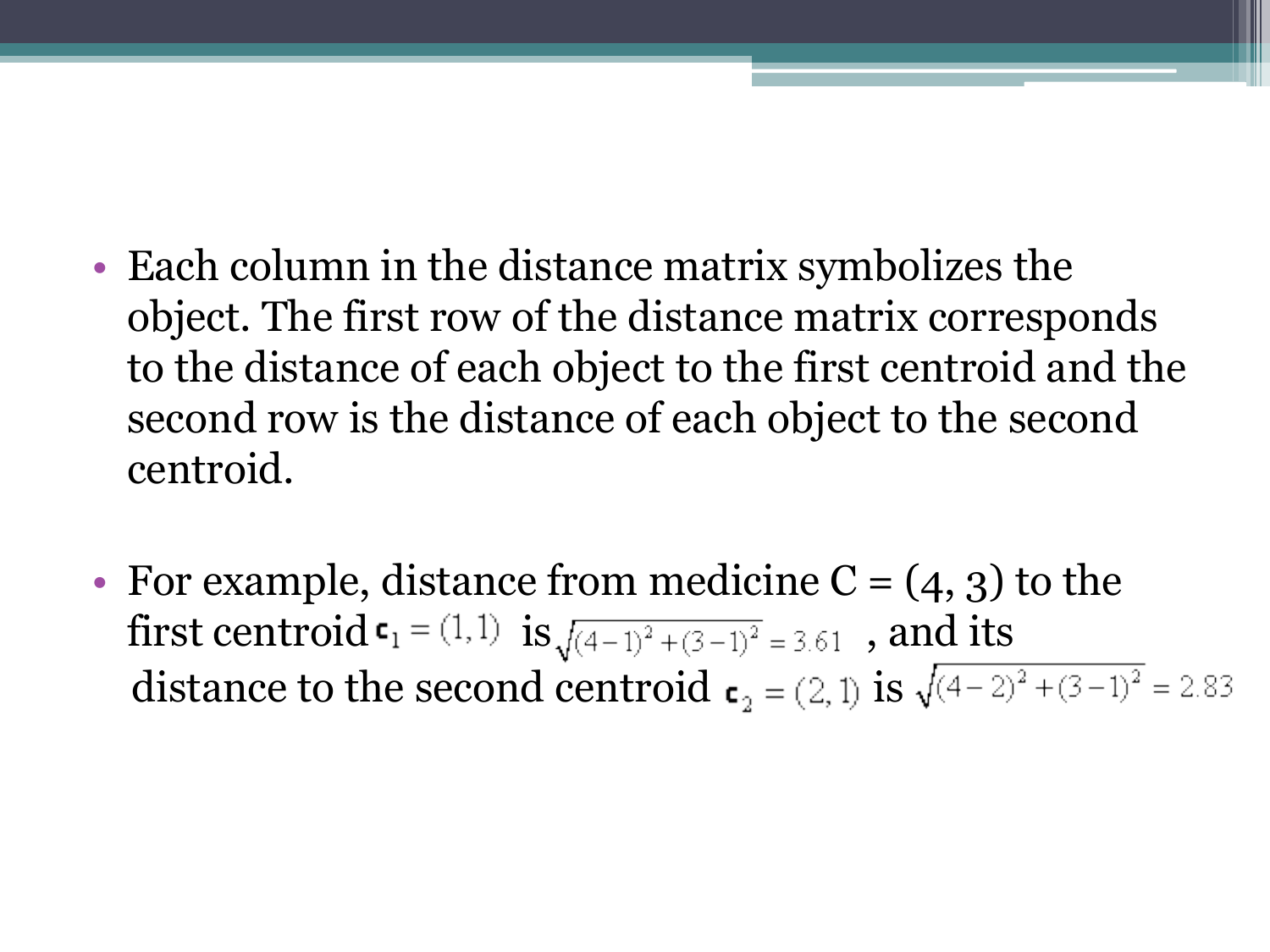3. *Objects clustering* : Assign each object based on the minimum distance. Thus, *medicine A* is assigned to *group 1*, *medicine B* to *group 2*, *medicine C* to *group 2* and *medicine D* to *group 2*. The element of Group matrix below is 1 if and only if the object is assigned to that group.

$$
\mathbf{G}^0 = \begin{bmatrix} 1 & 0 & 0 & 0 \\ 0 & 1 & 1 & 1 \end{bmatrix} \quad \begin{array}{c} group -1 \\ group -2 \\ \end{array}
$$
  
*A B C D*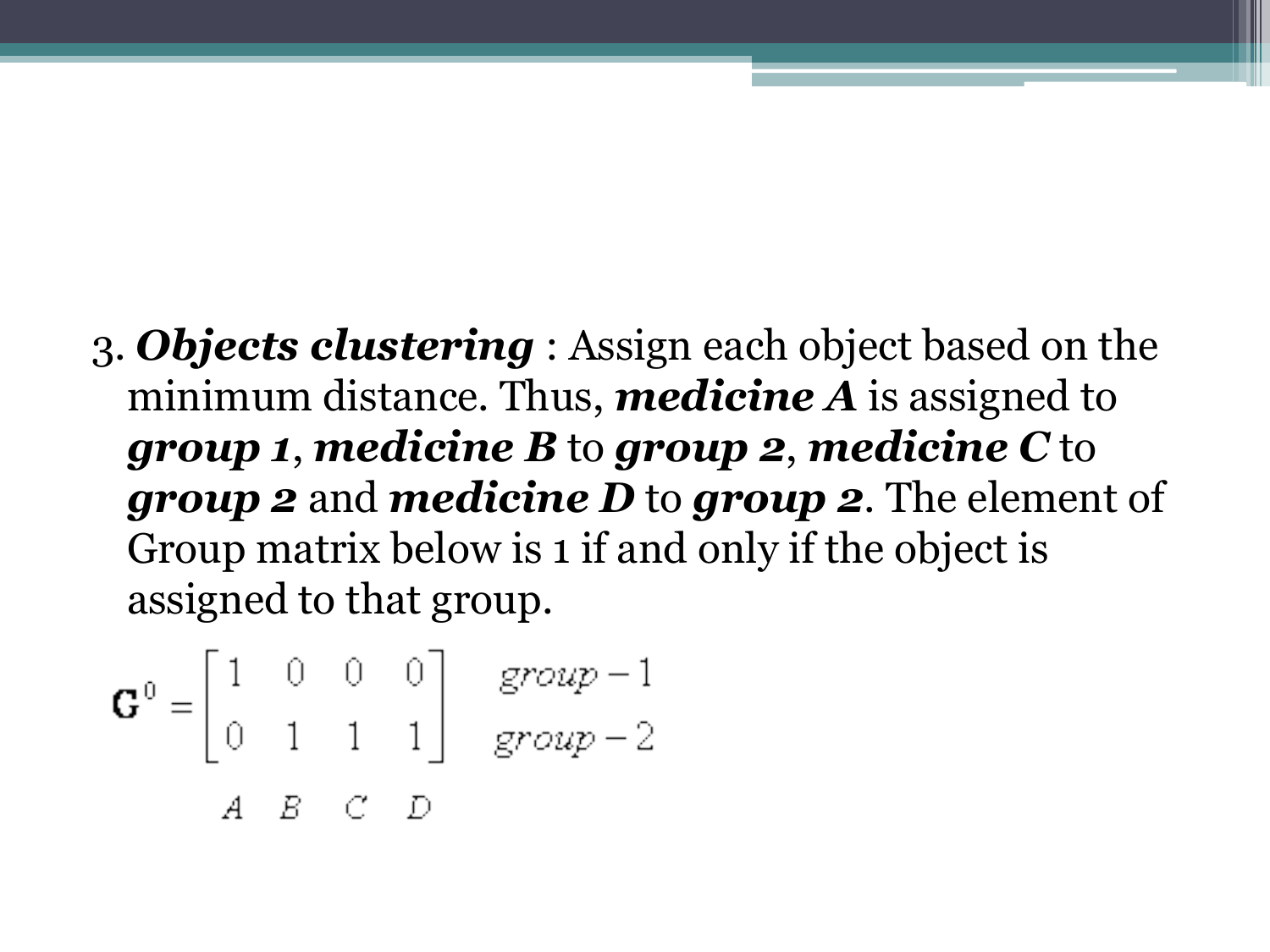4*. Iteration-1, determine centroids :* Knowing the members of each group, now compute the new centroid of each group based on these new memberships. Group 1 only has one member.

Thus the centroid remains in  $\mathbf{r}_1 = (1, 1)$ . Group 2 now has three members, thus the centroid is the average coordinate among the three members:

$$
\mathbf{c}_2 = (\frac{2+4+5}{3}, \frac{1+3+4}{3}) = (\frac{11}{3}, \frac{8}{3})
$$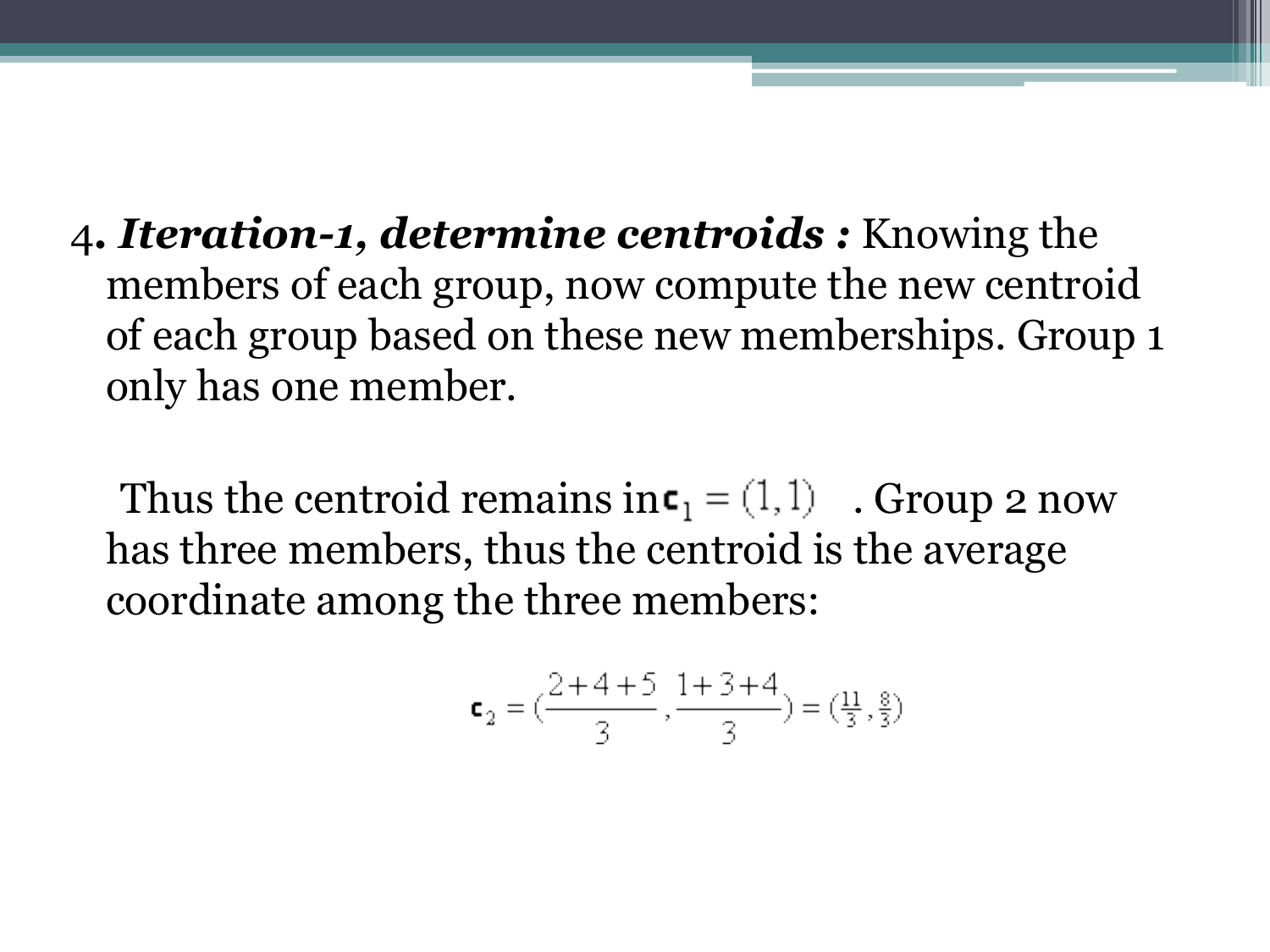

#### **5.** *Iteration-1, Objects-Centroids*

*distances* **:** The next step is to compute the distance of all objects to the new centroids. Similar to step 2, we have distance matrix at iteration 1 is

$$
\mathbf{D}^{1} = \begin{bmatrix} 0 & 1 & 3.61 & 5 \\ 3.14 & 2.36 & 0.47 & 1.89 \end{bmatrix} \begin{matrix} \mathbf{c}_{1} = (1,1) & \text{group}-1 \\ \mathbf{c}_{2} = (\frac{11}{3}, \frac{8}{3}) & \text{group}-2 \\ 4 & B & C & D \end{matrix}
$$
  
\n
$$
\begin{bmatrix} 1 & 2 & 4 & 5 \\ 1 & 1 & 3 & 4 \end{bmatrix} \begin{matrix} X \\ Y \end{matrix}
$$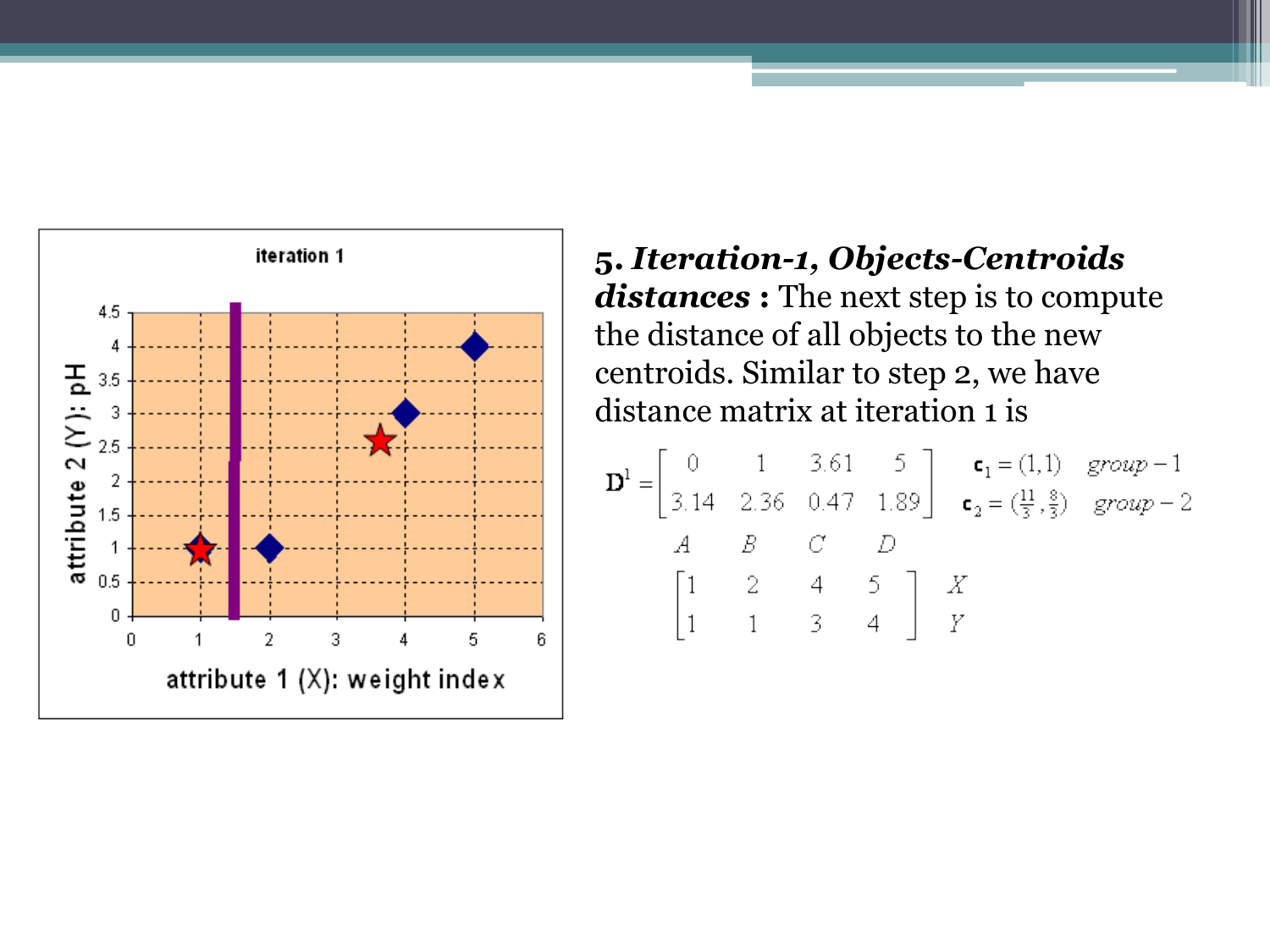**6.** *Iteration-1, Objects clustering:* Similar to step 3, we assign each object based on the minimum distance. Based on the new distance matrix, we move the medicine B to Group 1 while all the other objects remain. The Group matrix is shown below

$$
\mathbf{G}^{1} = \begin{bmatrix} 1 & 1 & 0 & 0 \\ 0 & 0 & 1 & 1 \end{bmatrix} \quad \text{group } -1 \\ A \quad B \quad C \quad D
$$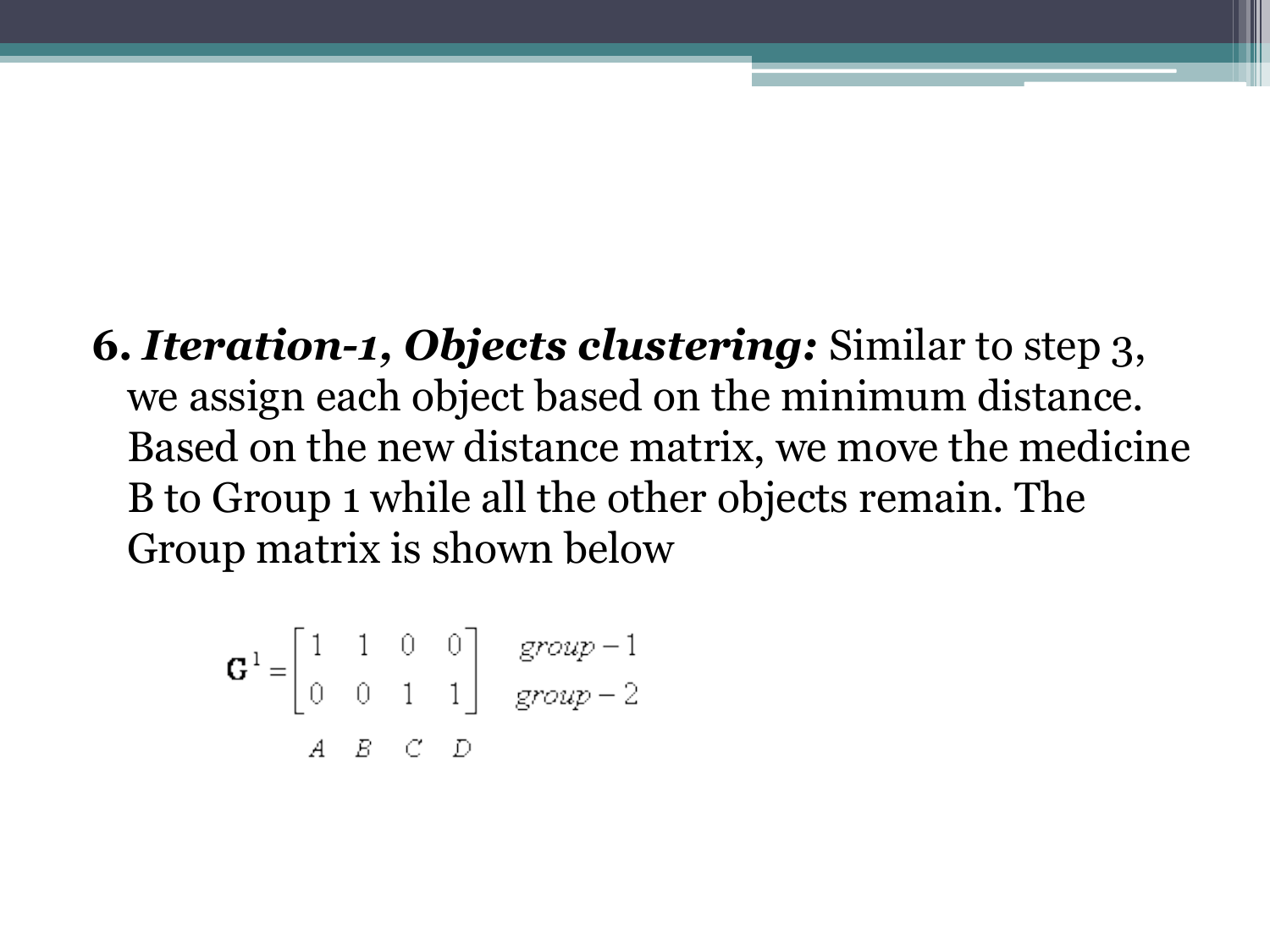**7.** *Iteration 2, determine centroids:* Now we repeat step 4 to calculate the new centroids coordinate based on the clustering of previous iteration.

Group1 and group 2 both has two members, thus the new centroids are  $\mathbf{c}_1 = (\frac{1+2}{2}, \frac{1+1}{2}) = (1\frac{1}{2}, 1)$  and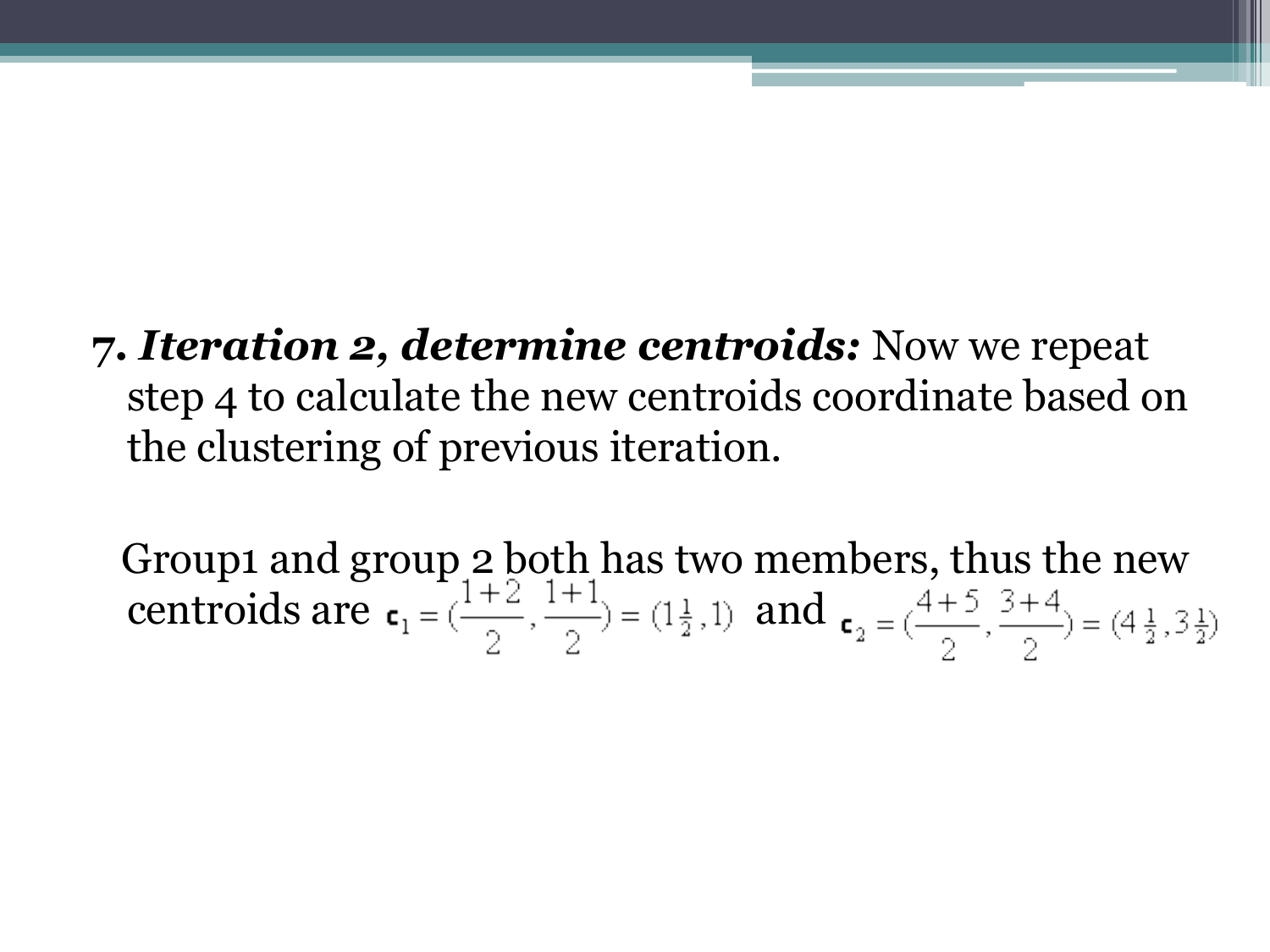

#### **8.** *Iteration-2, Objects-Centroids* distances: Repeat step 2 again, we have new distance matrix at iteration 2 as

$$
\mathbf{D}^{2} = \begin{bmatrix} 0.5 & 0.5 & 3.20 & 4.61 \\ 4.30 & 3.54 & 0.71 & 0.71 \end{bmatrix} \begin{array}{l} \mathbf{c}_{1} = (1\frac{1}{2}, 1) & \text{group}-1 \\ \mathbf{c}_{2} = (4\frac{1}{2}, 3\frac{1}{2}) & \text{group}-2 \\ A & B & C & D \end{array}
$$

$$
\begin{bmatrix} 1 & 2 & 4 & 5 \\ 1 & 1 & 3 & 4 \end{bmatrix} \begin{array}{l} X \\ Y \end{array}
$$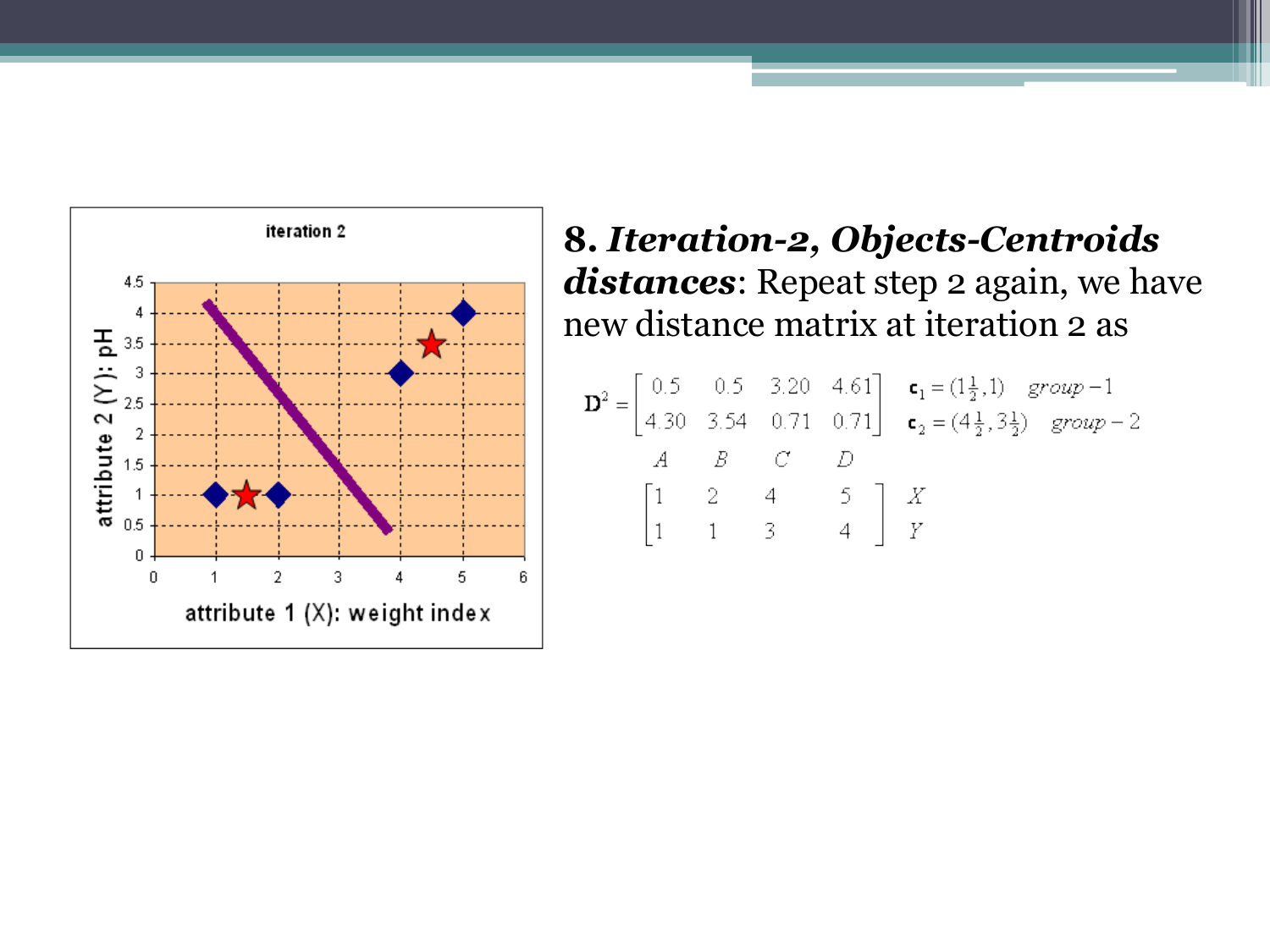#### **9.** *Iteration-2, Objects clustering:* Again, we assign each object based on the minimum distance.

$$
\mathbf{G}^{2} = \begin{bmatrix} 1 & 1 & 0 & 0 \\ 0 & 0 & 1 & 1 \end{bmatrix} \quad \text{group } -1 \text{group } -2
$$
  
*A B C D*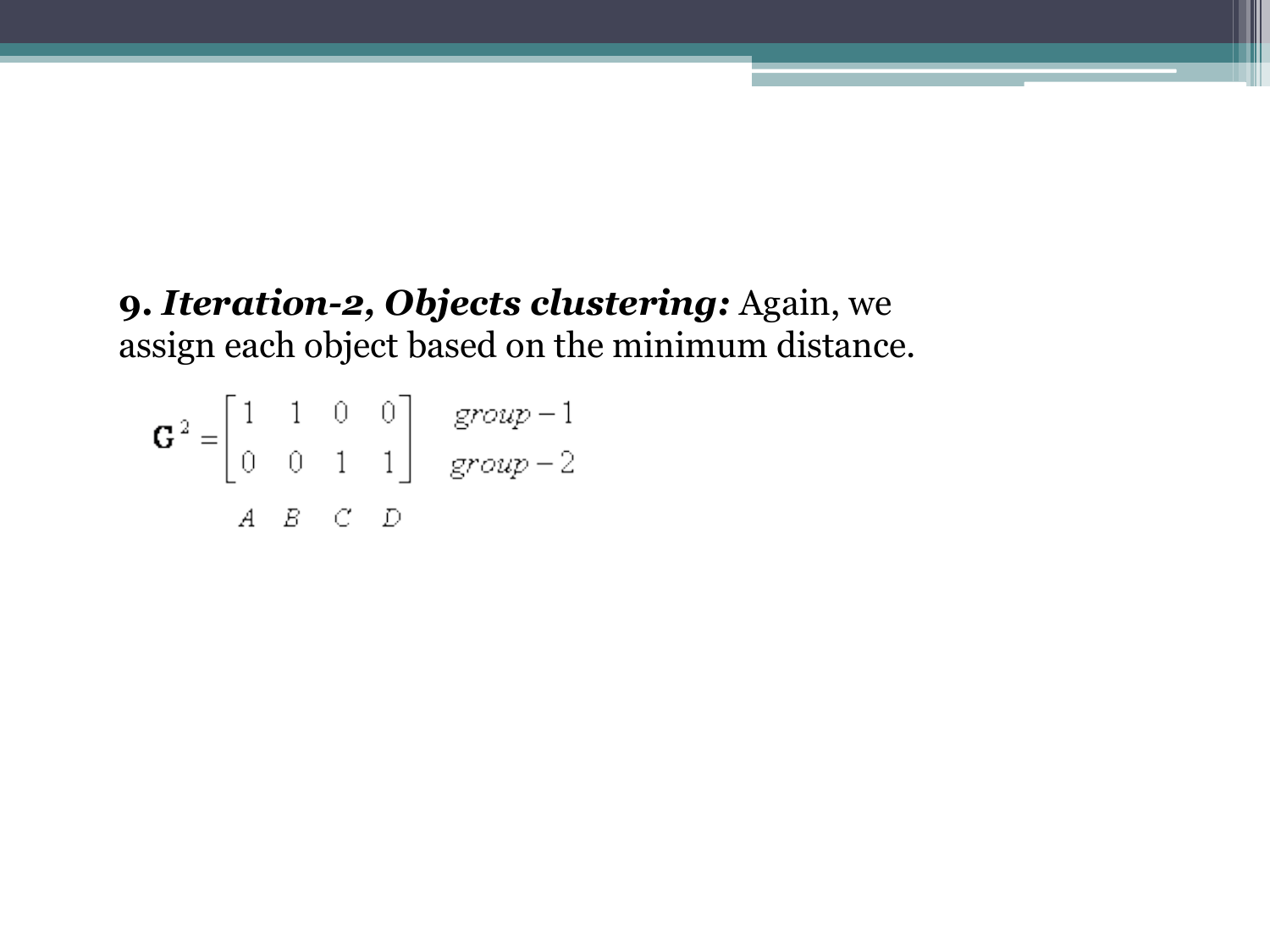• We obtain result that  $G^2 = G^1$ . Comparing the grouping of last iteration and this iteration reveals that the objects does not move group anymore. Thus, the computation of the k-mean clustering has reached its stability and no more iteration is needed. We get the final grouping as the results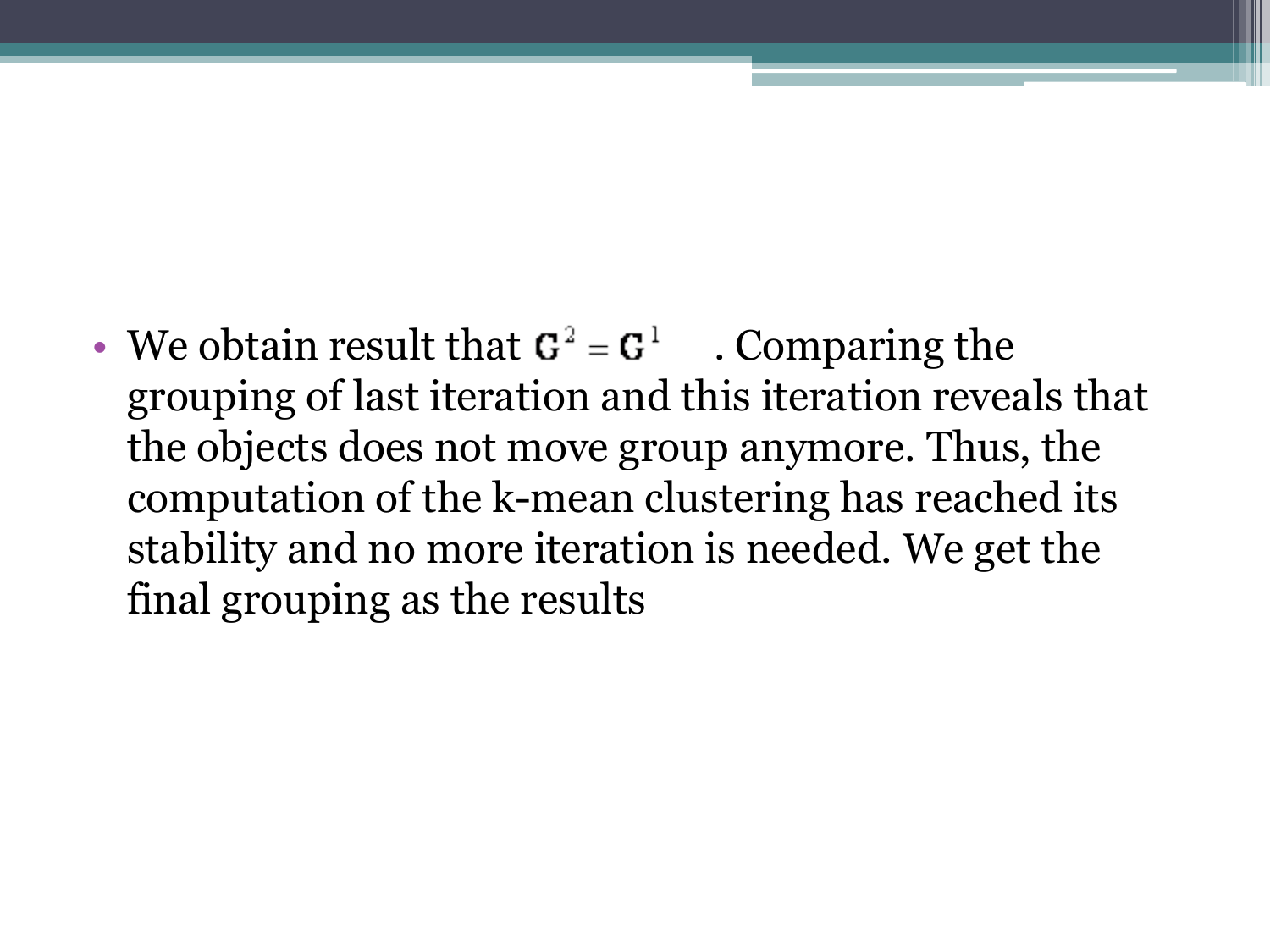### Final Grouping – As a Result

| <b>Objects</b>    | Attribute 1<br>(X):weight<br>index | <b>Attribute 2 (Y): Group (Result)</b><br>pH |          |
|-------------------|------------------------------------|----------------------------------------------|----------|
| <b>Medicine A</b> |                                    |                                              |          |
| <b>Medicine B</b> | $\mathbf{2}^{\prime}$              |                                              |          |
| <b>Medicine C</b> | 4                                  | 3                                            | $\bf{2}$ |
| <b>Medicine D</b> |                                    | 4                                            | $\bf{2}$ |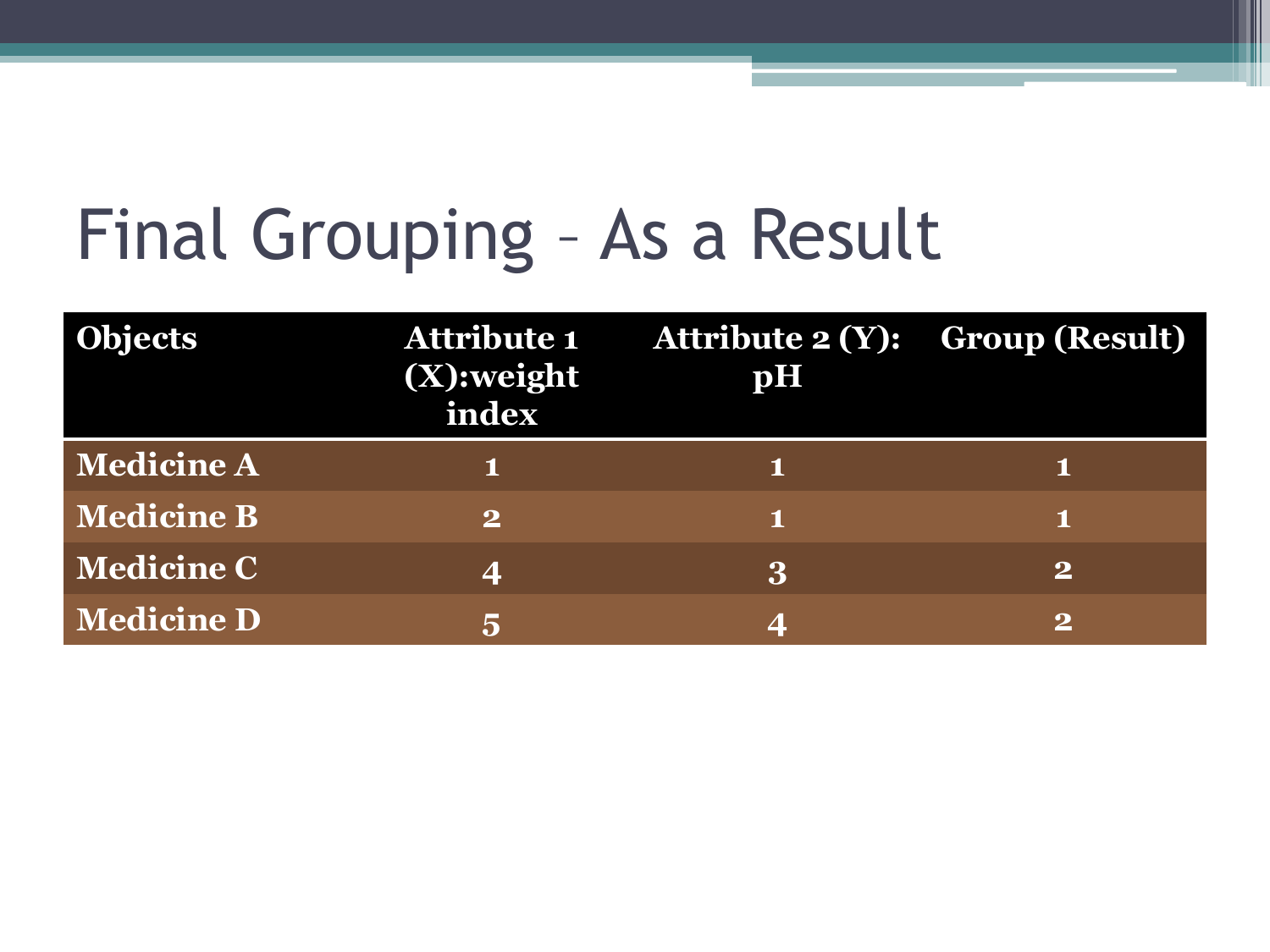### References:

- **MacQueen, J. B. (1967).** *Some Methods for classification and Analysis of Multivariate Observations*, Proceedings of 5th Berkeley Symposium on Mathematical Statistics and Probability, Berkeley, University of California Press, 1:281-297.
- **Bezdek, James C. (1981).** *Pattern Recognition with Fuzzy Objective Function Algorithms*. ISBN 0306406.
- **Finch, H. (2005).** Comparison of distance measures in cluster analysis with dichotomous data. Journal of Data Science, 3, 85-100
- **Huberty, C. J., Jordan, E. M., & Brandt, W. C. (2005).** *Cluster analysis in higher education research*. In J. C. Smart (Ed.), Higher Education: Handbook of Theory and Research (Vol. 20, pp. 437-457). Great Britain: Springer.
- **Hattie (2002).** *Schools Like Mine:* Cluster Analysis of New Zealand Schools. *Technical Report 14, Project asTTle*. University of Auckland.
- **Cornish, (2007).** Cluster Analysis. *Mathematics Learning Support Chapter 3.1*.
- **Ines Färber, Stephan Günnemann, Hans-Peter Kriegel, Peer Kröger, Emmanuel Müller, Erich Schubert, Thomas Seidl, Arthur Zimek (2010)**.*"On Using Class-Labels in Evaluation of Clusterings"*. In Xiaoli Z. Fern, Ian Davidson, Jennifer Dy. *MultiClust: Discovering, Summarizing, and Using Multiple Clusterings*. ACM SIGKDD.